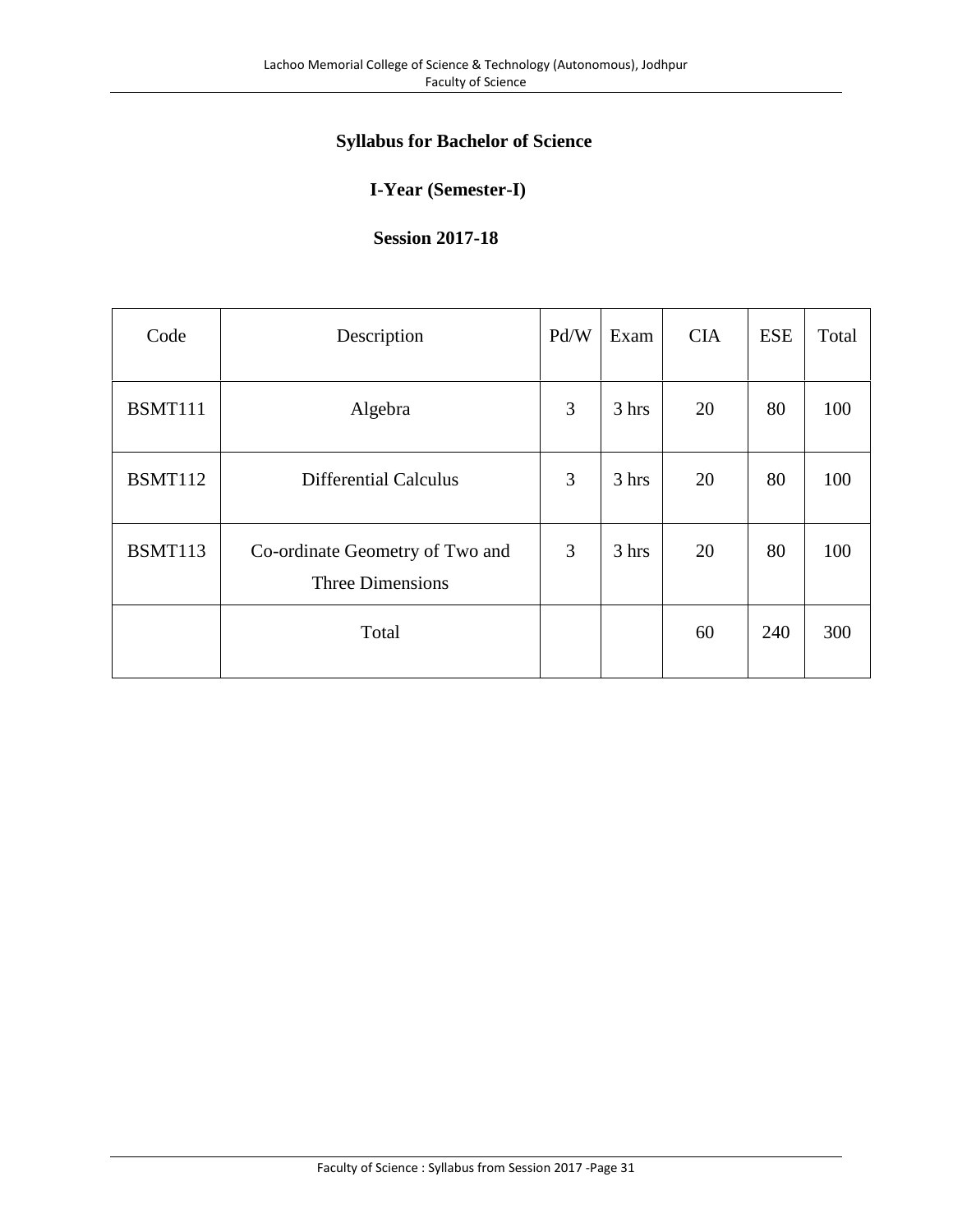|          | <b>BSMT111: ALGEBRA</b>                                                                                                                                                                                        |   |  |  |
|----------|----------------------------------------------------------------------------------------------------------------------------------------------------------------------------------------------------------------|---|--|--|
| Unit-I   | Matrix: The characteristic equation of matrix: Eigen Values and Eigen<br>Vectors, Diagonalization of matrix, Cayley-Hamilton theorem (Statement<br>and proof), and its use in finding the inverse of a Matrix. | 9 |  |  |
| Unit-II  | Theory of equation: Relation between roots and coefficient of the equation<br>Symmetric function of roots. Solution of cubic equation by Cordon's<br>method and Biquadratic equitation by Ferrari's method.    | 9 |  |  |
| Unit-III | Infinite series: Convergent series, convergence of geometric series, And<br>necessary condition for the convergent series, comparison tests: Cauchy<br>root test.                                              | 9 |  |  |
| Unit-IV  | D'Alembert's Ratio test, Logarithmic test, Raabe's test, De' Morgan and<br>Bertrand's test, Cauchy's condensation test, Leibnitz's test of alternative<br>series, Absolute convergent.                         | 9 |  |  |
| Unit-V   | Inequalities and Continued fractions.                                                                                                                                                                          | 9 |  |  |

- 1. Bhargav and Agarwal:Algebra, Jaipur publishing House, Jaipur.
- 2. Vashistha and Vashistha : Modern Algebra, Krishna Prakashan, Meerut.
- 3. Gokhroo, Saini and Tak: Algebra,Navkar prakashan, Ajmer..
- 4. M-Ray and H. S. Sharma: A Text book of Higher Algebra, New Delhi,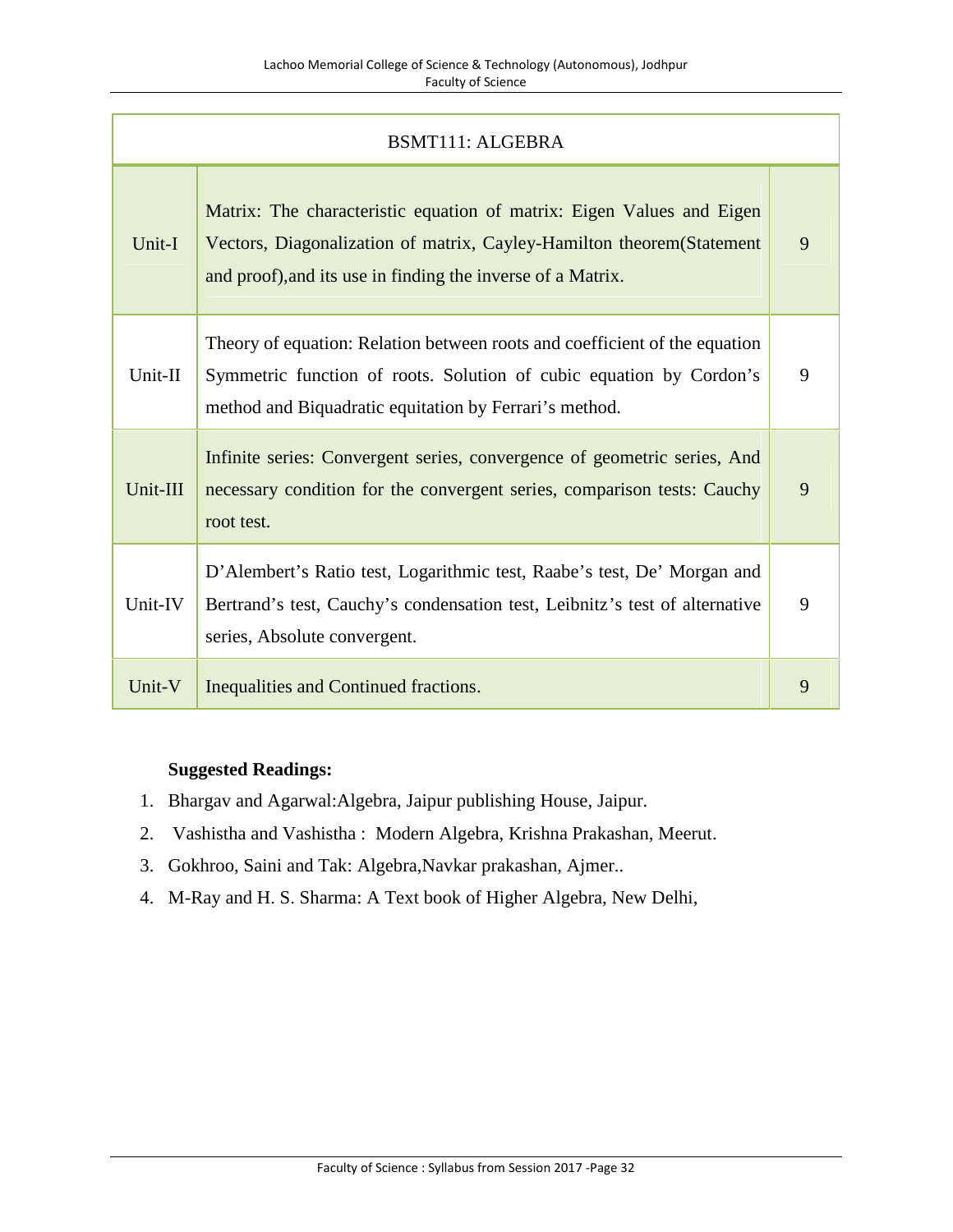| <b>BSMT112: Differential Calculus</b> |                                                                                                                                                                                                                                           |   |  |  |
|---------------------------------------|-------------------------------------------------------------------------------------------------------------------------------------------------------------------------------------------------------------------------------------------|---|--|--|
| Unit-I                                | Polar Co-ordinates, Angle between radius vector and the tangents. Angle<br>between curves in polar form, length of polar subs tangent and subnormal,<br>pedal equation of a curve, derivatives of an arc.                                 | 9 |  |  |
| Unit-II                               | Curvature various formula, centre of curvature and chord of curvature and<br>related problems. Partial differentiation, Euler's theorem on homogenous<br>function, chain rule of partial differentiation.                                 | 9 |  |  |
| Unit-III                              | Maxima and Minima of functions of two variables and of three variables<br>connected by a relation, Lagrange's Method of undetermined multipliers.<br>Asymptotes, determination of asymptotes intersection of curve and its<br>asymptotes. | 9 |  |  |
| Unit-IV                               | Double point, node, cusp, necessary conditions for existence of double<br>points, classification of double point, nature of double points at origin,<br>curve tracing, procedure for tracing Cartesian and polar curves.                  | 9 |  |  |
| Unit-V                                | Envelopes: Envelope of family of curve having one parameter and also of<br>two parameters, related by a relation, Evolutes.<br>Taylor's Theorem, Maclaurin's Theorem. Expansion of Function e.g. Sin<br>x Cos x. $e^x$ , $log_e(1+x)$ .   | 9 |  |  |

- 1. Bansal. Bhargav and Agarwal : Differential Calculus II, Jaipur Publishing House, Jaipur.
- 2. Gokhroo, Saini : A Text Book of Differential Calculus II, Navkar prakashan, Ajmer
- 3. Gupta, Juneja and Tandon: Differential Calculus, Ramesh Book Depot, Jaipur.
- : Differential Calculus , S.Chand and Co., New Delhi.
- 5. M. Ray & G.C. Sharma : Differential Calculus, Shivlal agarwal & Co., Agra.
- 6. Schaum's outline series : Theory and problems of Advanced Cal., New York.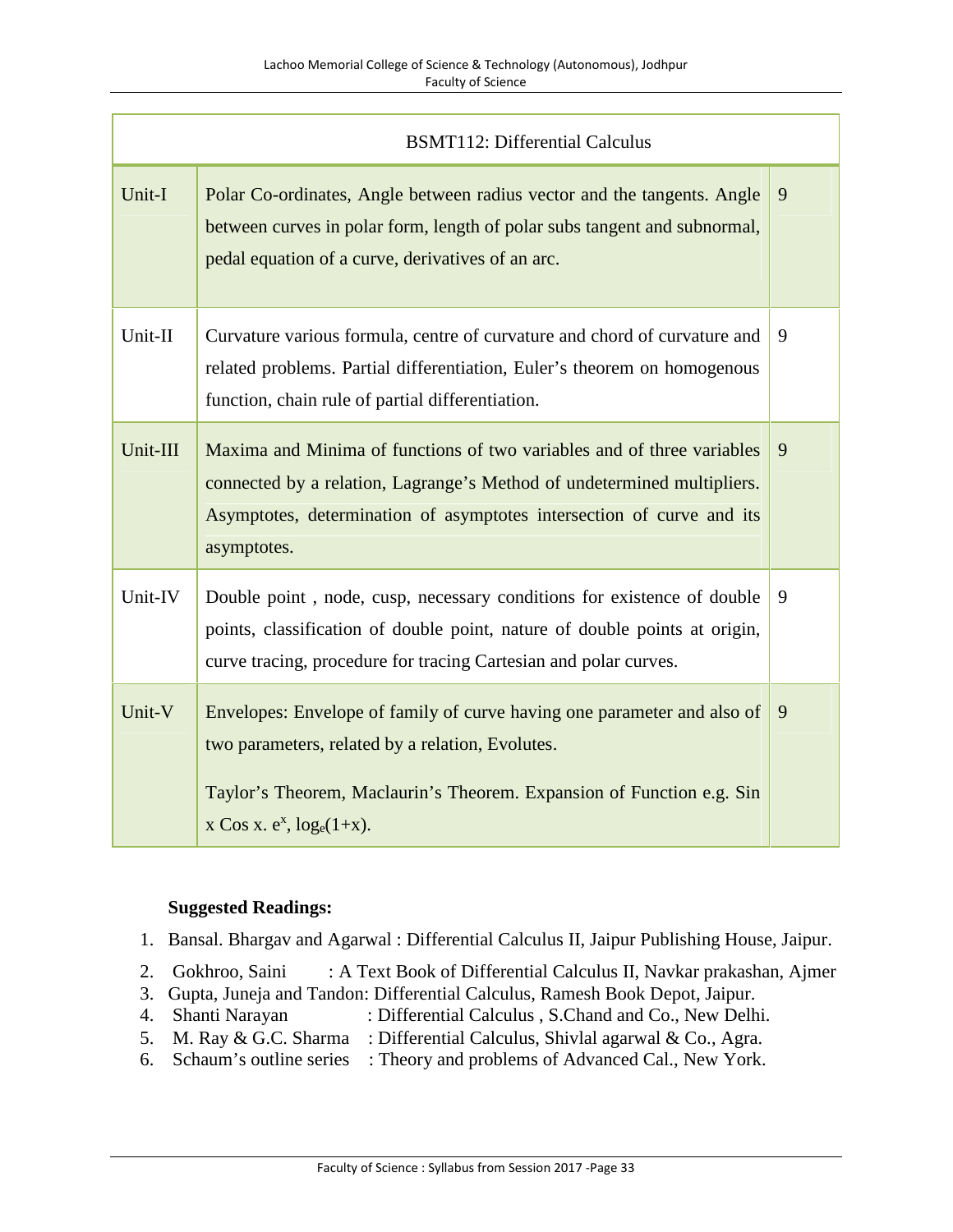| BSMT113: CO-ORDINATE GEOMETRY OF TWO AND THREE DIMENSIONS |                                                                                                                                                                                                                                                                                                                                                        |                  |  |  |
|-----------------------------------------------------------|--------------------------------------------------------------------------------------------------------------------------------------------------------------------------------------------------------------------------------------------------------------------------------------------------------------------------------------------------------|------------------|--|--|
| Unit-I                                                    | Ellipse: Standard equation, Tangent, Normal, Chord of contact, Pole Polar<br>and their properties.<br>Hyperbola: standard equation, Tangent, Normal, Pole and Polar.                                                                                                                                                                                   | 9                |  |  |
| Unit-II                                                   | General equation of second degree, Nature of conic, tracing of conics.                                                                                                                                                                                                                                                                                 | $\boldsymbol{9}$ |  |  |
| Unit-III                                                  | Polar equations, Polar equations of a conic, polar equation of tangents,<br>perpendicular lines and normal, director circle of conic and related simple<br>problems.                                                                                                                                                                                   | 9                |  |  |
| Unit-IV                                                   | 3-D: Sphere: Definition of sphere, equation of sphere in various form i.e.<br>General form, simple form, Plane section of the sphere, Great circle, sphere<br>through given circle, diameter form of the equation of the sphere, power of<br>a point, Tangent plane & Tangent line of sphere, pole and polar plane,<br>properties of poles and polars. | 9                |  |  |
| Unit-V                                                    | Cone: Definition of cone, equation of cone, enveloping cone condition of<br>tangency, reciprocal cone and right circular cone.<br>Cylinder: definition of cylinder, enveloping cylinder, equation of<br>enveloping cylinder, right circular cylinder.                                                                                                  | 9                |  |  |

- 1. Bhargav, Agarwal and Gupta: Co-ordinate Geometry in two dimensions, JPH, Jaipur.
- 2. Gokhroo, Saini and Ojha, Two Dimensional Co-ordinate Geometry, Navkar Publication, Ajmer.
- 3. N.Saran and R.S.Gupta : Analytical Geometry of three dimensions , Pothisala Pvt.Ltd , Allahabad.
- 4. Gorakh Prasad and H.C.Gupta : Text book on Coordinate Geometry , Pothisala Pvt. Ltd., Allahabad
- 5. Sharma & Jain : Co-ordinate Geometry, Galgotia Publication, Dariyaganj , New Delhi.
- 6. S.L.Loney : The Elements of Coordinate Geometry , Macmillan and Co., London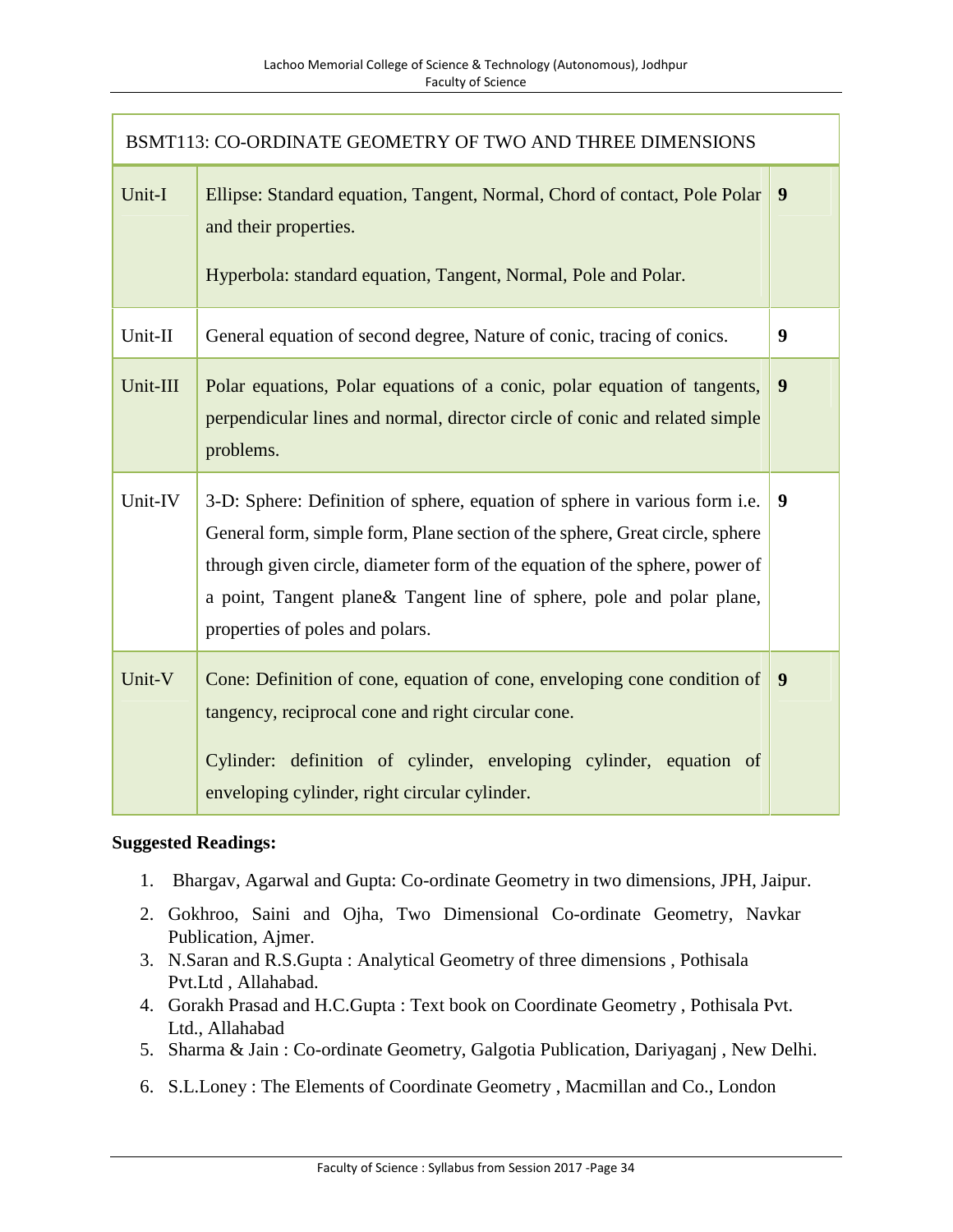# **Syllabus for Bachelor of Science**

# **I-Year (Semester-II)**

# **Session 2017-18**

| Code           | Description                                        | Pd/W | Exam  | <b>CIA</b> | <b>ESE</b> | Total |
|----------------|----------------------------------------------------|------|-------|------------|------------|-------|
| <b>BSMT211</b> | <b>Differential Equations</b>                      | 3    | 3 hrs | 20         | 80         | 100   |
| <b>BSMT212</b> | Integral calculus and Vector calculus              | 3    | 3 hrs | 20         | 80         | 100   |
| <b>BSMT213</b> | Co-ordinate Geometry of Three<br><b>Dimensions</b> | 3    | 3 hrs | 20         | 80         | 100   |
|                | Total                                              |      |       | 60         | 240        | 300   |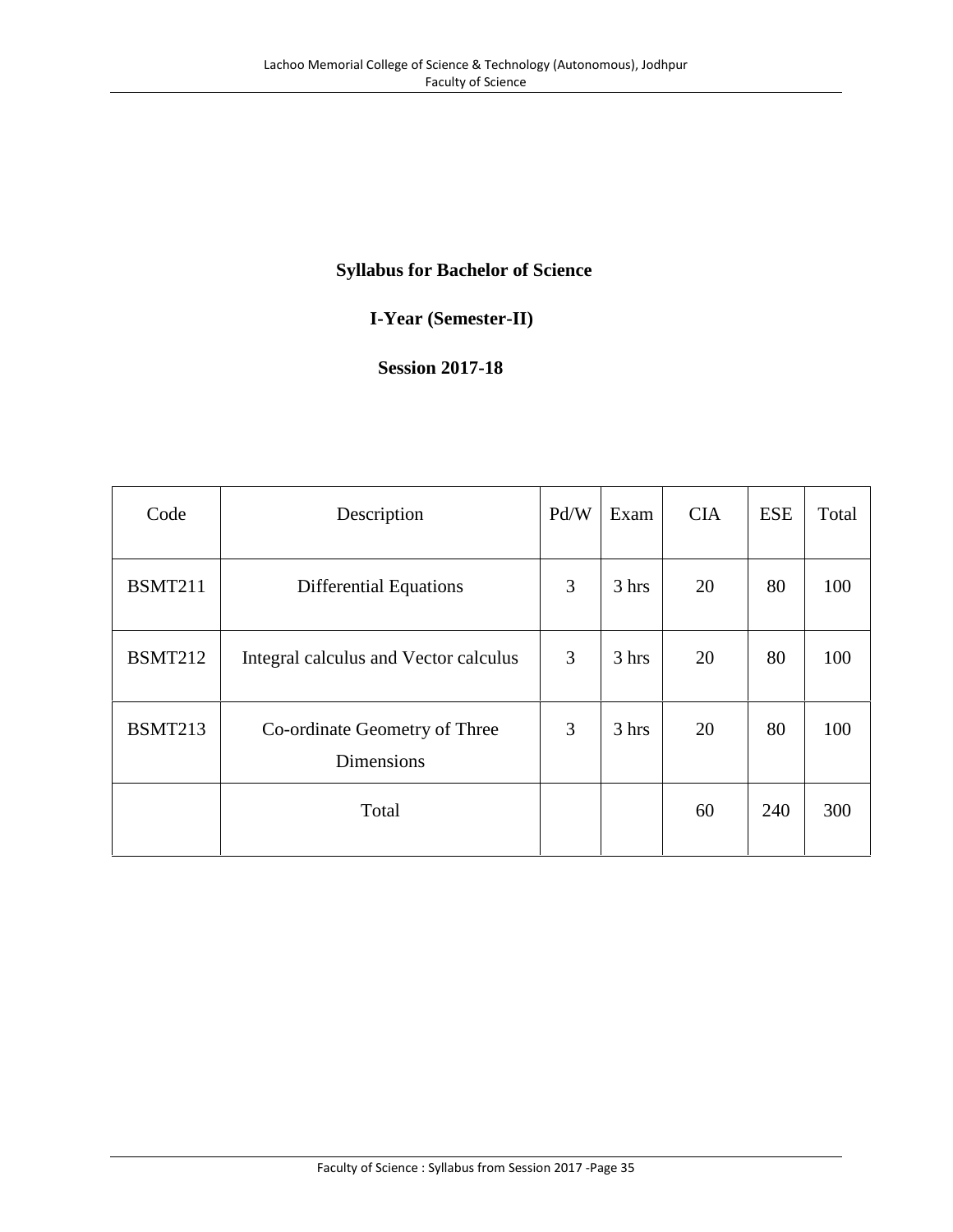| <b>BSMT211: DIFFERENTIAL EQUATIONS</b> |                                                                                                                                                                                                                                                                                                                                  |   |  |  |
|----------------------------------------|----------------------------------------------------------------------------------------------------------------------------------------------------------------------------------------------------------------------------------------------------------------------------------------------------------------------------------|---|--|--|
| Unit-I                                 | Linear equations. Differential equations of first order and first degree,<br>Linear differential equation, reducible to linear equations, exact differential<br>equations and reducible to exact differential equations.                                                                                                         | 9 |  |  |
| Unit-II                                | First order and higher degree differential equations solvable for x, y, p.<br>Clairaut's form.                                                                                                                                                                                                                                   | 9 |  |  |
| Unit-III                               | Second and higher order Linear differential equation with constant<br>coefficients.                                                                                                                                                                                                                                              | 9 |  |  |
| Unit-IV                                | Simultaneous differential equations and also of the type $dx/P = dy/Q = dz/R$ .<br>Homogeneous linear differential equation with variable coefficients and<br>the equation reducible to homogeneous form.                                                                                                                        | 9 |  |  |
| Unit-V                                 | Second order linear differential equations: exact differential equations of<br>higher order and the differential equations reducible to exact form. Normal<br>form, solution of equations when one part of C.F. is known, change of<br>independent variables, Series solution of first kind of Bessel and Legendre<br>equations. | 9 |  |  |

- **1.** Bansal, Bhargav and Agarwal : Differential Equations, JPH, Jaipur .
- **2.** Gokhroo,Saini andBhati:Differential Equations, Navkar prakashan, Ajmer.
- **3.** Bansal and Dhami : Differential Equations(Vol. II), JPH, Jaipur.
- 4. D.A.Murray : Introductory course on Differential Equations, Orient Longman
- 5. I. N. Sneddon : Elements of Partial Differential Equations , TMH
- 6. Zafar Ahsan : Differential Equations & their applications, PHI ,New Delhi.
- 7. A.R.Forsyth : A Treatise on Differential Equations , Macmillan and Co. Ltd, London
- 8. Frank Ayres : Theory and Problems of Differential Equations, TMH.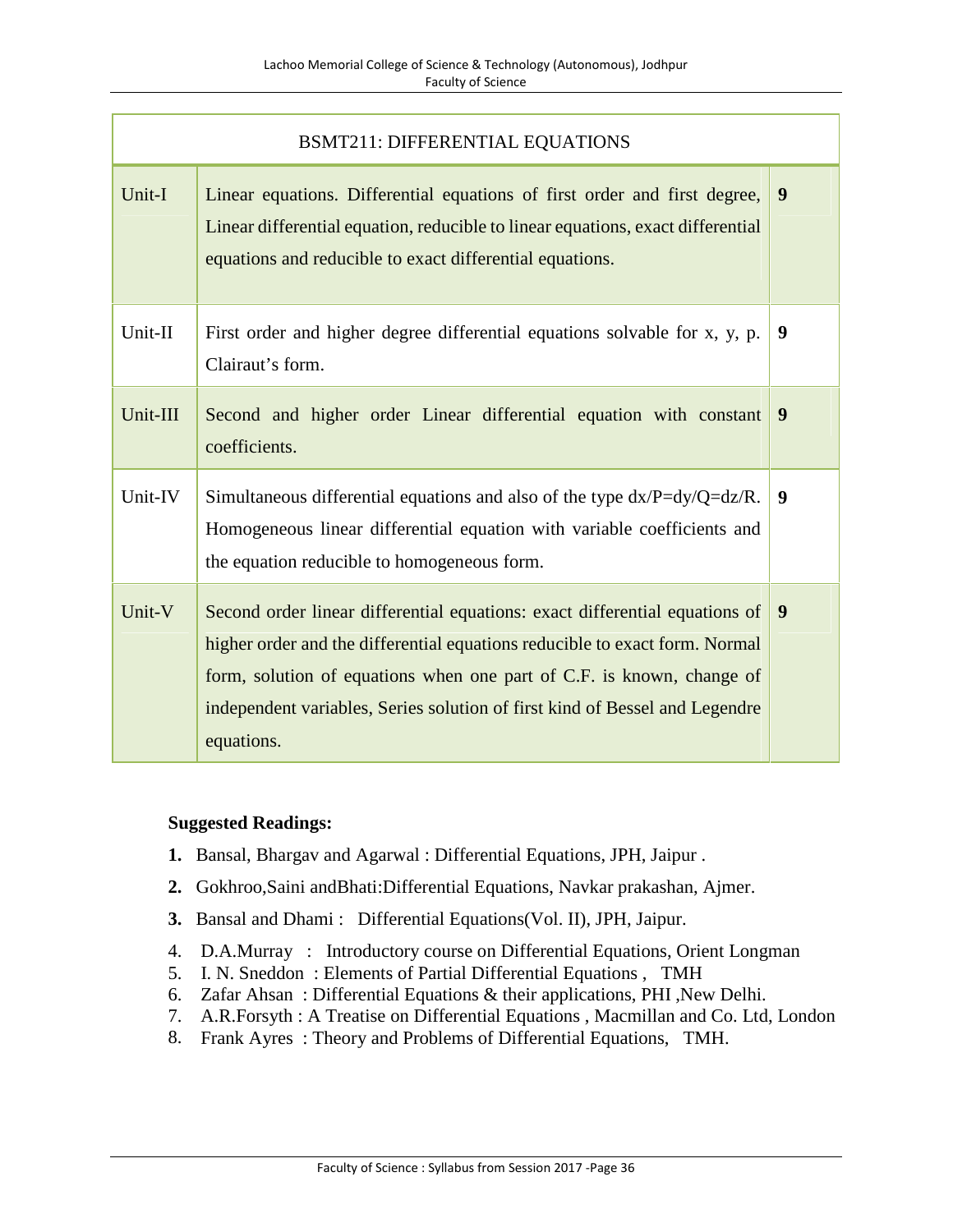|          | BSMT212: INTEGRAL CALCULUS AND VECTOR CALCULUS                                                                                                                                     |   |
|----------|------------------------------------------------------------------------------------------------------------------------------------------------------------------------------------|---|
| Unit-I   | Beta and gamma functions: properties and problem based on it.,<br>differentiation under the sign of integration.                                                                   | 9 |
| Unit-II  | Rectification, Volume and Surface area of solid of revolution.                                                                                                                     | 9 |
| Unit-III | Evaluation of double and triple integration in Cartesian and polar co-<br>ordinates, Change from Cartesian to polar form, change of order of<br>integration, Dirichlet's integral. | 9 |
| Unit-IV  | Gradient, Divergence and curl, identities involving these operators and<br>related problems.                                                                                       | 9 |
| Unit-V   | Vector integration: Gauss divergence theorem, Stoke's theorem, Green's<br>theorem (without proof of each theorem) and their applications.                                          | 9 |

- 1. Bhargav and Banvri Lal: Vector calculus, Jaipur publishing house, Jaipur.
- 2. Gorakh Prasad : A text book on Integral Calculus , Pothishala Pvt .Ltd , Allahabad.
- 3. Sharma & Jain : Integral Calculus, Galgotia Publication, Dariyaganj ,New Delhi.
- 4. Shanti Narayan : Integral Calculus , S.Chand and Co., New Delhi.
- 5. Shanti Narayan : A text book of Vector Calculus, S.Chand and Co. New Delhi
- 6. Ray and Sharma : Vector algebra &Calculus, Students and Friends Co. Agra
- 7. Erwin Kreyszig : Advanced Engineering Mathematics, John Wiley and sons.
- 8. Muray R. Spiegel : Vector Analysis, Schaum Publishing Company , New York.
- 9. Saran and Nigam : Introduction to Vector Analysis, Pothisala Pvt. Ltd, Allahabad.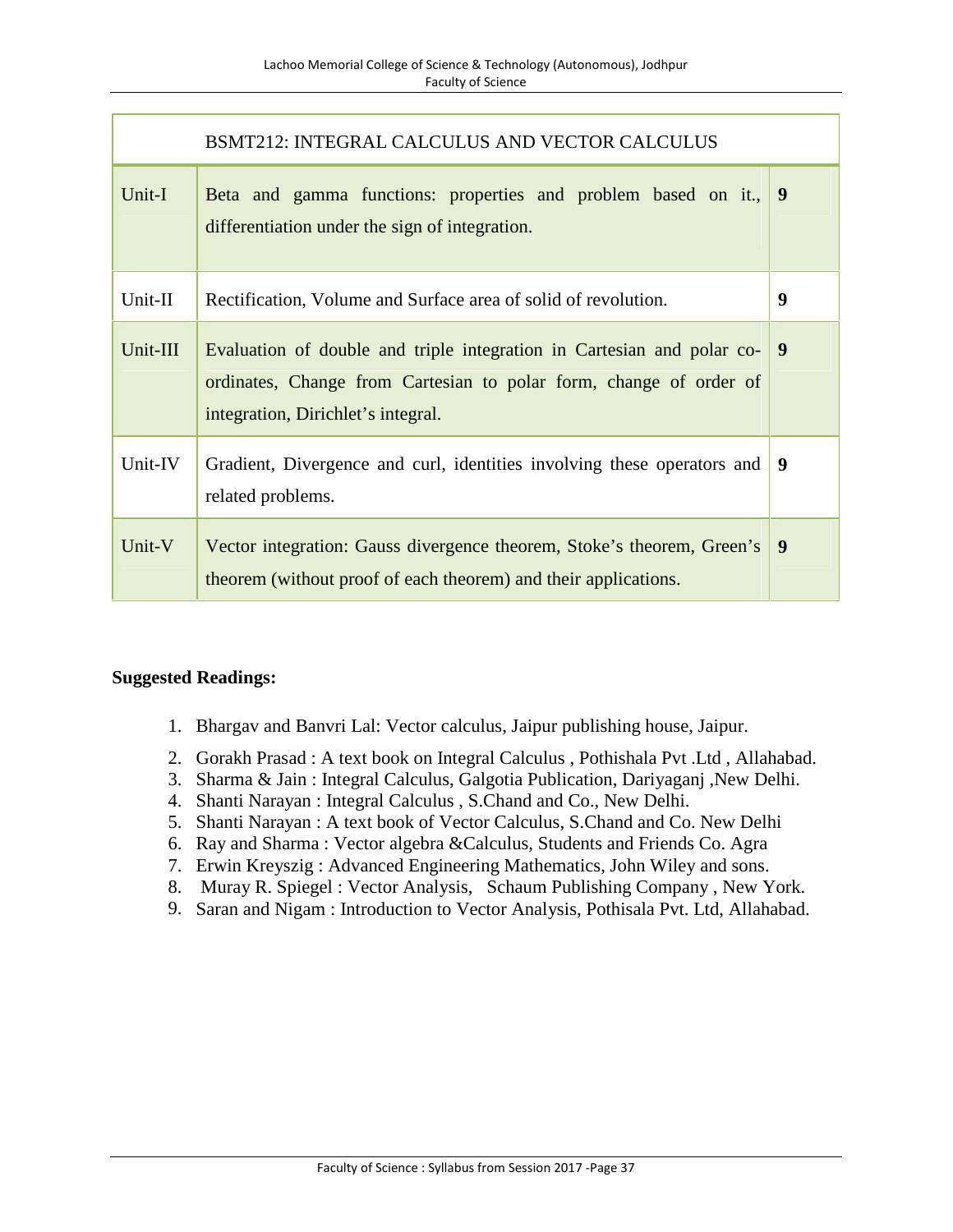|          | BSMT213: CO-ORDINATE GEOMETRY OF THREE DIMENSIONS                                                                                                                                                                                                                                                                                                                                                    |   |
|----------|------------------------------------------------------------------------------------------------------------------------------------------------------------------------------------------------------------------------------------------------------------------------------------------------------------------------------------------------------------------------------------------------------|---|
| Unit-I   | Central conicoid, Tangent lines and Tangent planes, Nature and shape of<br>ellipsoid, condition of tangency, equation of director sphere, pole and polar<br>plane, Polar lines, equation of polar line, section with a given centre,<br>Enveloping cone, equation of enveloping cone, Asymptotic cone, cone as<br>a central surface.                                                                 | 9 |
| Unit-II  | Normal to a conicoid, Number of a normal drawn from an external point to<br>the ellipsoid, cubic curve through the feet of six normal's, cone through six<br>normal's, diameter of a conicoid, equation of a Diameteral plane, conjugate<br>semi diameter plane, conjugate semi diameters                                                                                                            | 9 |
| Unit-III | Paraboloid, Intersection of a line and a parabolid, condition of tangency,<br>important standard results, equation of normal's, Normal to a paraboloid<br>from a given point, cubic curve through the feet of normal's, cone through<br>the five normal's.                                                                                                                                           | 9 |
| Unit-IV  | Plane section of conicoid, Nature of the plane section of a central conicoid,<br>Axes and area of a central plane of a central conicoids, Axes and area of<br>non-central plane, section of central conicoid, axes & Area of the plane<br>section of a paraboloid, circular section of the conicoid, circular section of<br>ellipsoid, hyperboloid, paraboloid, Umiblics of ellipsoid and paraboloid | 9 |
| Unit-V   | Generating lines condition for generators of central conicoid,<br>Generating lines of $\lambda$ and $\mu$ -system and its properties, Intersection of<br>generators through two points of principal elliptic section of a hyperboloid<br>of one sheet                                                                                                                                                | 9 |

- 1. N.Saran and R.S.Gupta , Analytical Geometry of three dimensions , Pothisala Pvt.Ltd , Allahabad.
- 2. Gorakh Prasad and H.C.Gupta ,Text book on Coordinate Geometry , Pothisala Pvt. Ltd., Allahabad
- 3. The Elements of Coordinate Geometry, S.L.Loney, Macmillan and Co., London
- 4. R.J.T.Bell, Elementary Treatise on Coordinate Geometry of Three Dimensions,Macmillan India Ltd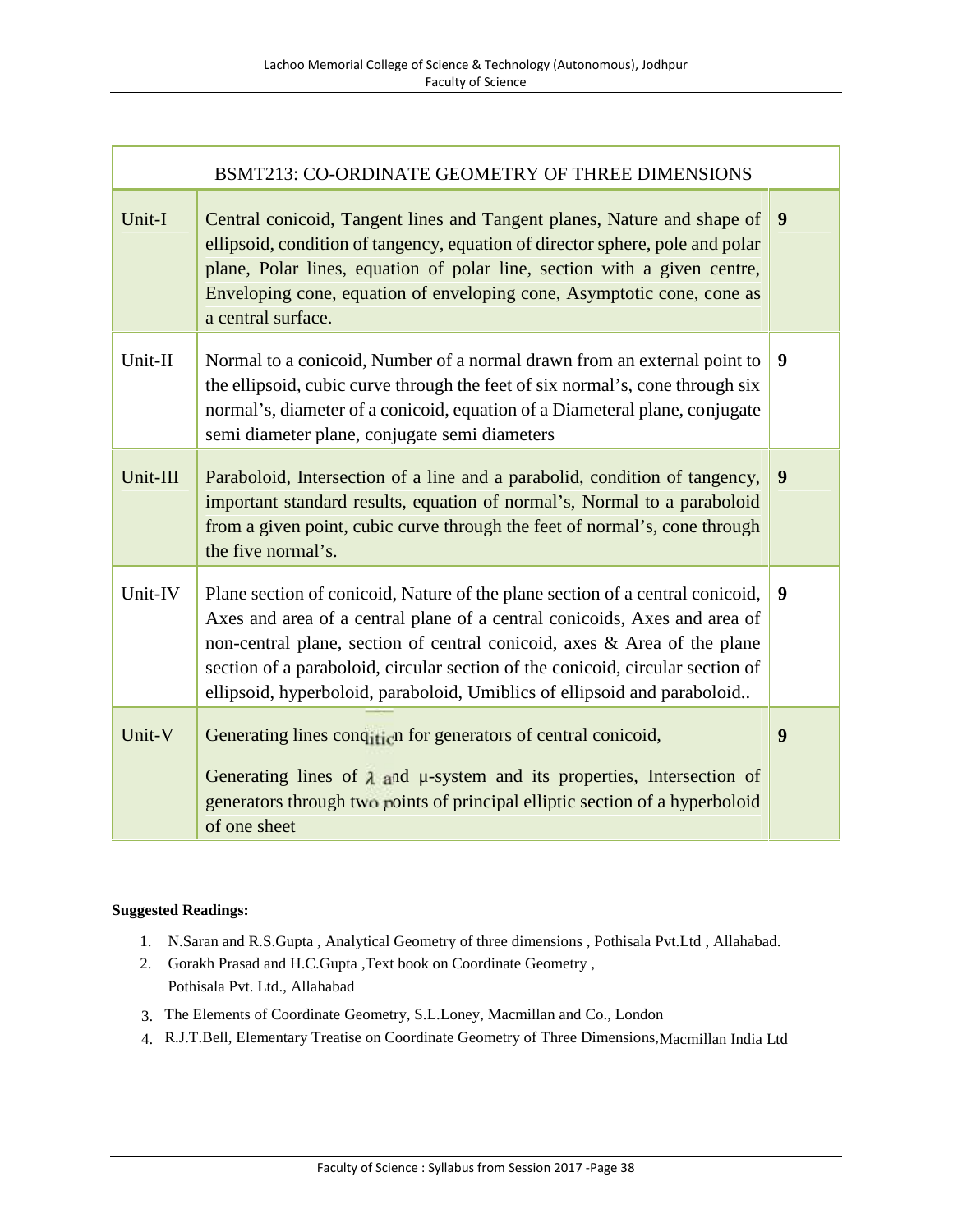# **Syllabus for Bachelor of Science**

# **II-Year (Semester-III)**

### **Session 2018-19**

| Code           | Description                                              | Pd/W | Exam  | <b>CIA</b> | <b>ESE</b> | Total |
|----------------|----------------------------------------------------------|------|-------|------------|------------|-------|
| <b>BSMT311</b> | Partial Differential Equations and<br>Laplace Transforms | 3    | 3 hrs | 20         | 80         | 100   |
| <b>BSMT312</b> | <b>Numerical Analysis</b>                                | 3    | 3 hrs | 20         | 80         | 100   |
| <b>BSMT313</b> | Dynamics of a Particle                                   | 3    | 3 hrs | 20         | 80         | 100   |
|                | Total                                                    |      |       | 60         | 240        | 300   |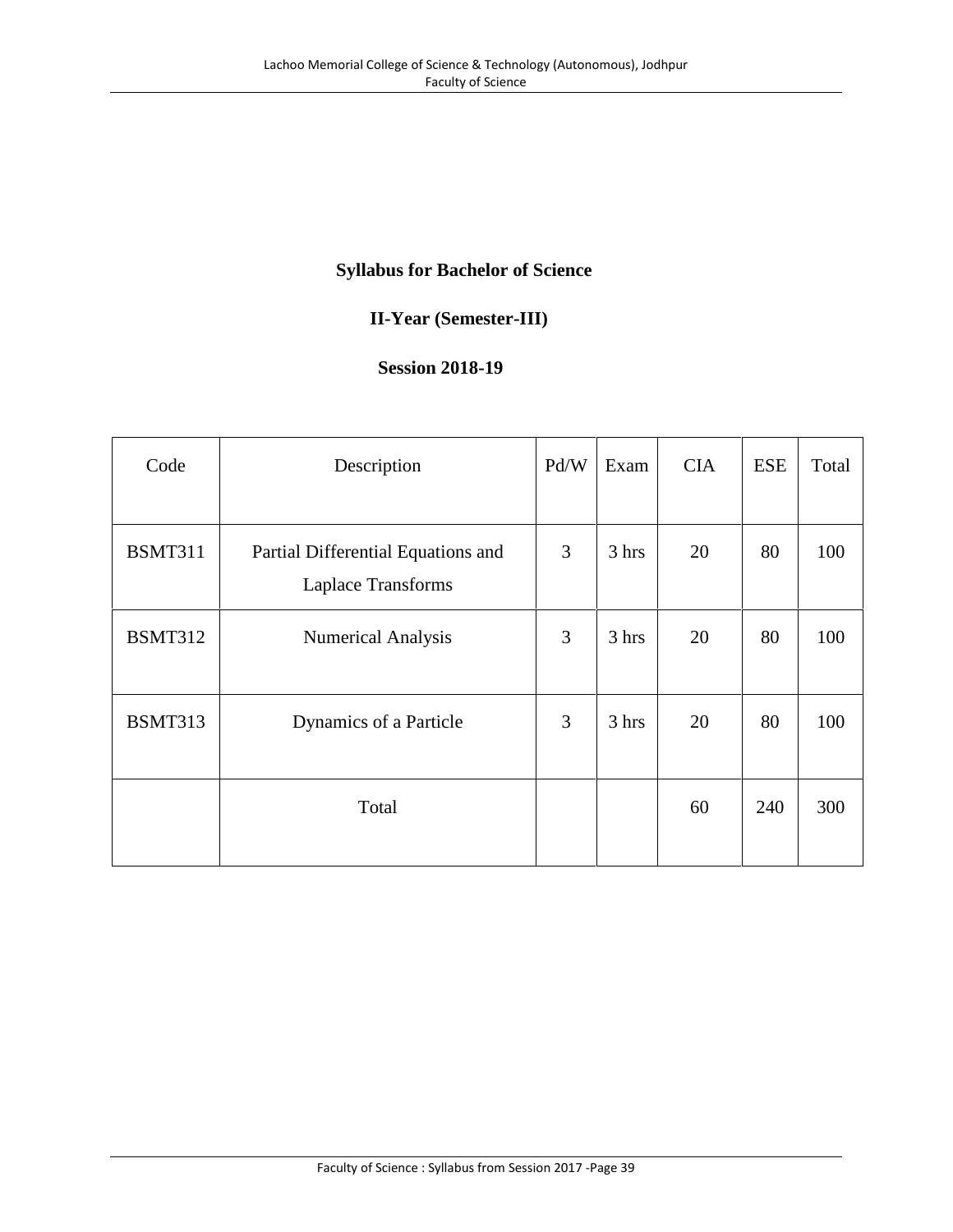| BSMT311- PARTIAL DIFFERENTIAL EQUATIONS AND LAPLACE TRANSFORMS |                                                                                                                                                                                                                                                                                                                                  |   |  |
|----------------------------------------------------------------|----------------------------------------------------------------------------------------------------------------------------------------------------------------------------------------------------------------------------------------------------------------------------------------------------------------------------------|---|--|
| Unit-I                                                         | Partial differential equations: Definition, order and degree, Formation of a<br>PDE by elimination of arbitrary constant and function, solution of<br>Lagrange's equation, Solution of non linear partial differential equation of<br>the form $f(p,q)=0$ and $z=px+qy+f(p,q)$ (without using general method).                   | 9 |  |
| Unit-II                                                        | Solution of non linear partial differential equation of the form $f(p,q)=0$ ,<br>$f(z,p,q)=0$ and $f_1(x,p)=f_2(p,q)$ Charpit's method.                                                                                                                                                                                          | 9 |  |
| Unit-III                                                       | Laplace transform : Definition of Laplace transform, properties of Laplace<br>transform, Linearity properties, shifting property, change of scale property,<br>Laplace transform of integral of the function of the type $f(t)/t$ , periodic<br>function, Convolution theorem, Laplace transform of derivatives of<br>functions. | 9 |  |
| Unit-IV                                                        | Inverse Laplace transform: Properties of inverse Laplace transform: linear<br>property, shifting property, change of scale property, Inverse Laplace<br>transform of derivatives of functions and Inverse Laplace transform of<br>function of the type $f(p)/p$ .                                                                | 9 |  |
| Unit-V                                                         | Application of Laplace transform: Solution of ordinary differential<br>equations with constant and variable coefficients, solution of simultaneous<br>ordinary differential equations.                                                                                                                                           | 9 |  |

- 1. Gokhroo, Saini, Ojha : Partial differential equations, Navkar Prakashan, Ajmer.
- 2. M.D.Raishinghania : Partial differential equation, S. chand and Co., New Delhi.
- 3. Goyal andGupta : Laplace and Fourier transform, Pragati prakashan, Meerut.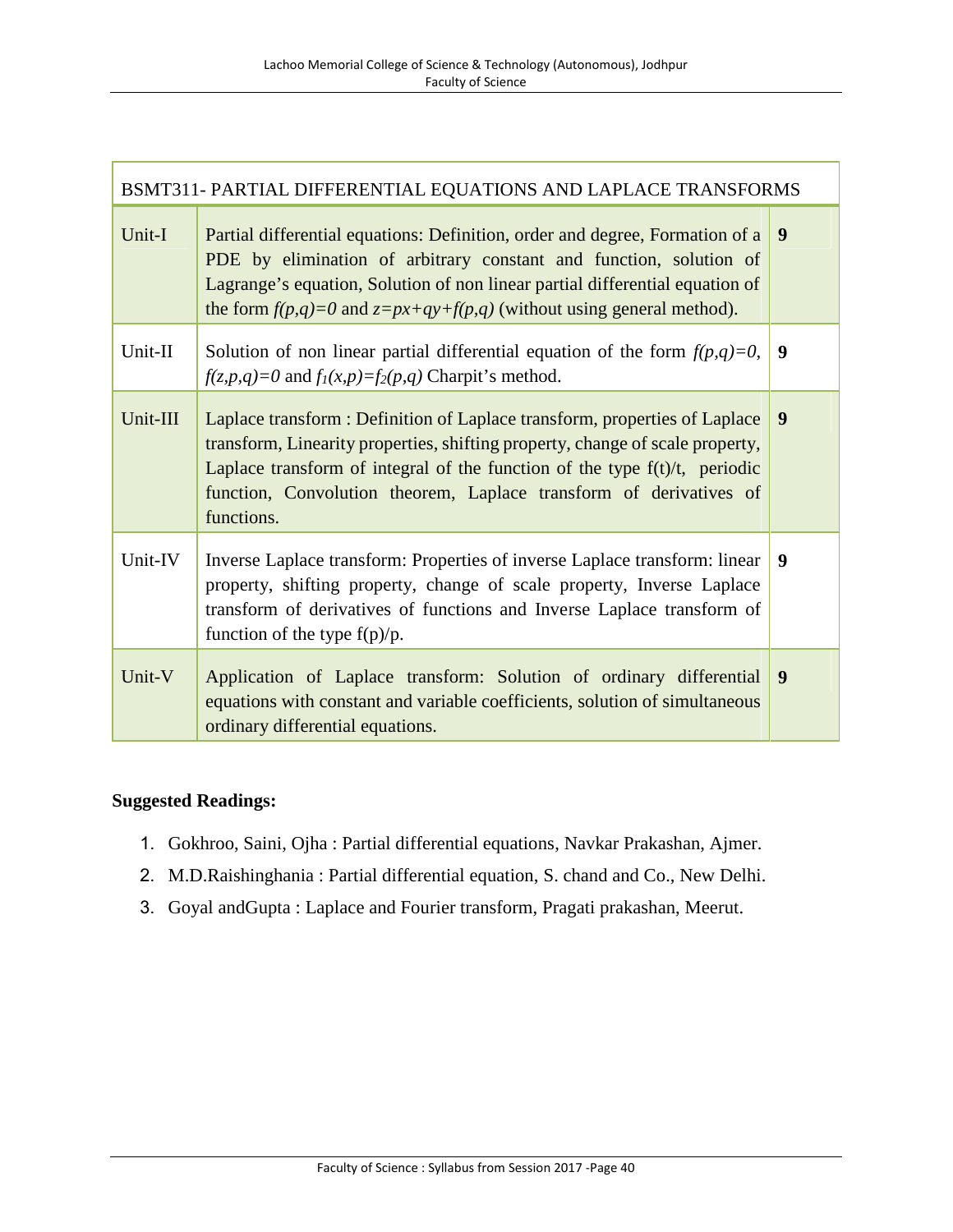| <b>BSMT 312- NUMERICAL ANALYSIS</b> |                                                                                                                                                                                                                                                                                                                                         |   |  |  |
|-------------------------------------|-----------------------------------------------------------------------------------------------------------------------------------------------------------------------------------------------------------------------------------------------------------------------------------------------------------------------------------------|---|--|--|
| Unit-I                              | Difference operators and factorial notation, Differences of polynomial,<br>relation between operators E, and $\nabla$ , interpolation and extrapolation,<br>forward and backward interpolation, Newton-Gregory forward and<br>backward formulae for interpolations.                                                                     | 9 |  |  |
| Unit-II                             | Interpolation with unequal intervals, Lagrange's interpolation formula,<br>divided differences, properties of divided differences, Newton's divided<br>differences formula for unequal intervals.                                                                                                                                       | 9 |  |  |
| Unit-III                            | vals<br>Central difference interpolation: She rd' antral difference operators,<br>relation between operators E, $\nabla$ , $\vec{\sigma}$ , and $\vec{\mu}$ , $\vec{\sigma}$ auss's forward, backward<br>and central interpolation formula, Sterling's interpolation formula for<br>central difference, Bessel's interpolation formula. | 9 |  |  |
| Unit-IV                             | Numerical differentiation, Numerical integrations: General Quadrature<br>Formula, Trapezoidal rule, Simpson's 1/3, 3/8 rule and Weddle's rule.                                                                                                                                                                                          | 9 |  |  |
| Unit-V                              | Solution of algebraic and transcendental equations: Bisection method,<br>Regula Falsi method, iterative method and Newton-Raphson method,<br>Fitting of a straight line and parabola by using least square method.                                                                                                                      | 9 |  |  |

- 1. Goyal, Mittal : Numerical Analysis, Pragati Prakashan, Merrut.
- 2. Bansal, Bhargava : Numerical Analysis, JPH, Jaipur.
- 3. Saxena, H.C. : Finite differences& Numerical analysis, S.Chand & Co., New Delhi.
- 4. M.K.Jain, Iyengar : Numerical Methods Problems and Solutions ,New Age InternationalLtd.
- 5. Sastry S.S. : Introductory methods of Numerical analysis, Prentice Hall of India Private Limited, New Delhi.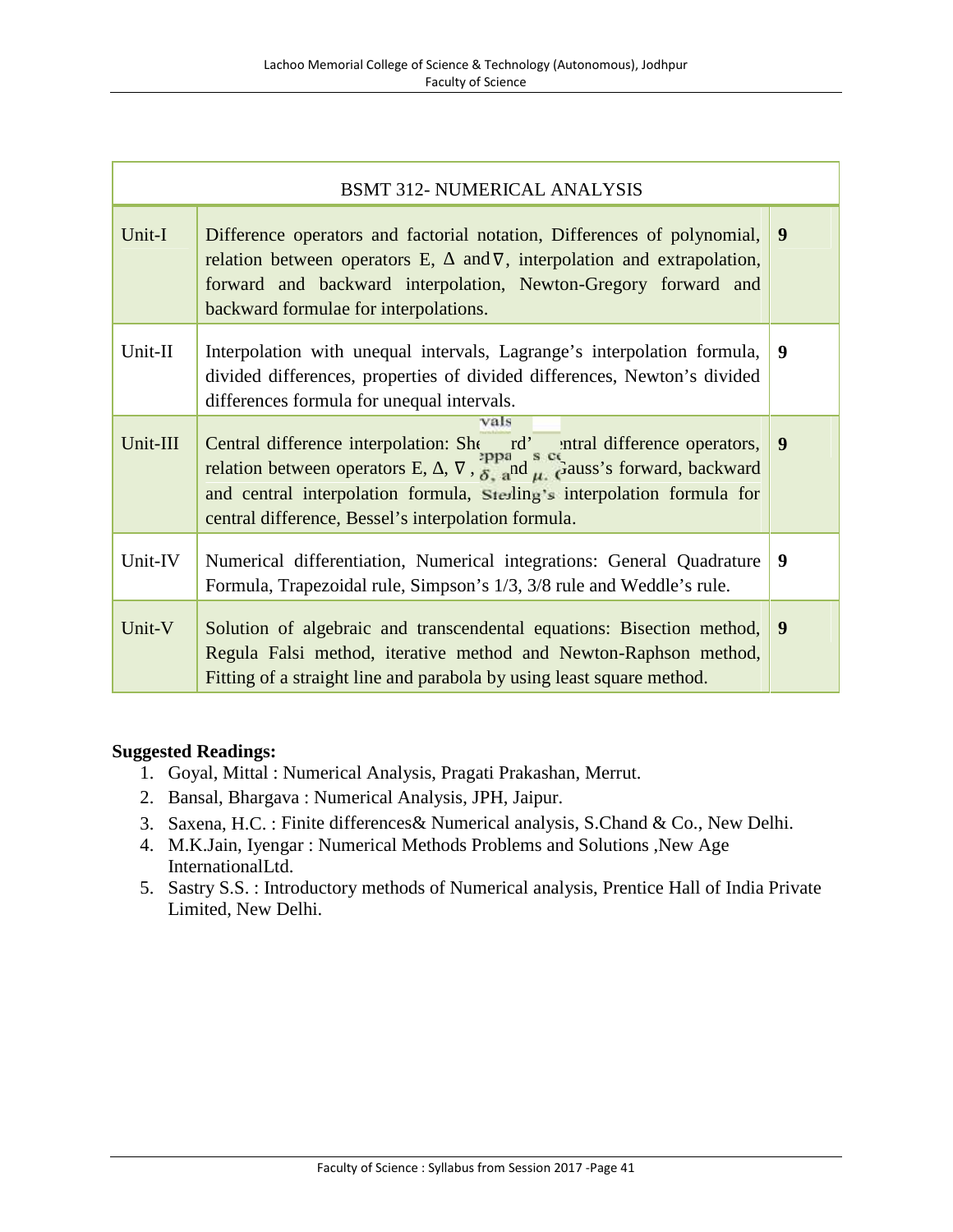| <b>BSMT-313 DYNAMICS OF A PARTICLE</b> |                                                                                                                                                                           |   |  |  |
|----------------------------------------|---------------------------------------------------------------------------------------------------------------------------------------------------------------------------|---|--|--|
| Unit-I                                 | Kinematics: Radial and Transverse velocities and accelerations. Angular<br>velocity and acceleration, Tangential and Normal velocities and<br>acceleration                | 9 |  |  |
| Unit-II                                | Simple Harmonic motion, Hook's law, Motion of a particle attached to<br>horizontal and vertical elastic strings                                                           | 9 |  |  |
| Unit-III                               | Motion in a plane under variable forces, Inverse square law of motion,<br>resisting medium (resistance varies as a velocity and square<br>Motion in a<br>of the velocity) | 9 |  |  |
| Unit-IV                                | Circular and Cycloidal motion of a Particle on smooth and rough vertical<br>plane curve                                                                                   | 9 |  |  |
| Unit-V                                 | Central orbits, Apse, time in orbit                                                                                                                                       | 9 |  |  |

- 1. S.L. Loney : Dynamics of a particle and Rigid bodies, University press,Cambridge.
- 2. Ray, M : A Text book on Dynamics, S. Chand & Co.,New Delhi.
- 3. Gokhroo, Saini & Yadav : Higher Dynamics II, Navkar Publications, Ajmer .
- 4. Bhargava, Agarwal : Dynamics of a particle, JPH, Jaipur.
- 5. Ramsey A.S. :Dynamics, CBS Publishers and distributors
- 6. Vasishtha A.R.; Gupta : Dynamics of a Particle, Krishna Prakhasan Mandir, Meerut.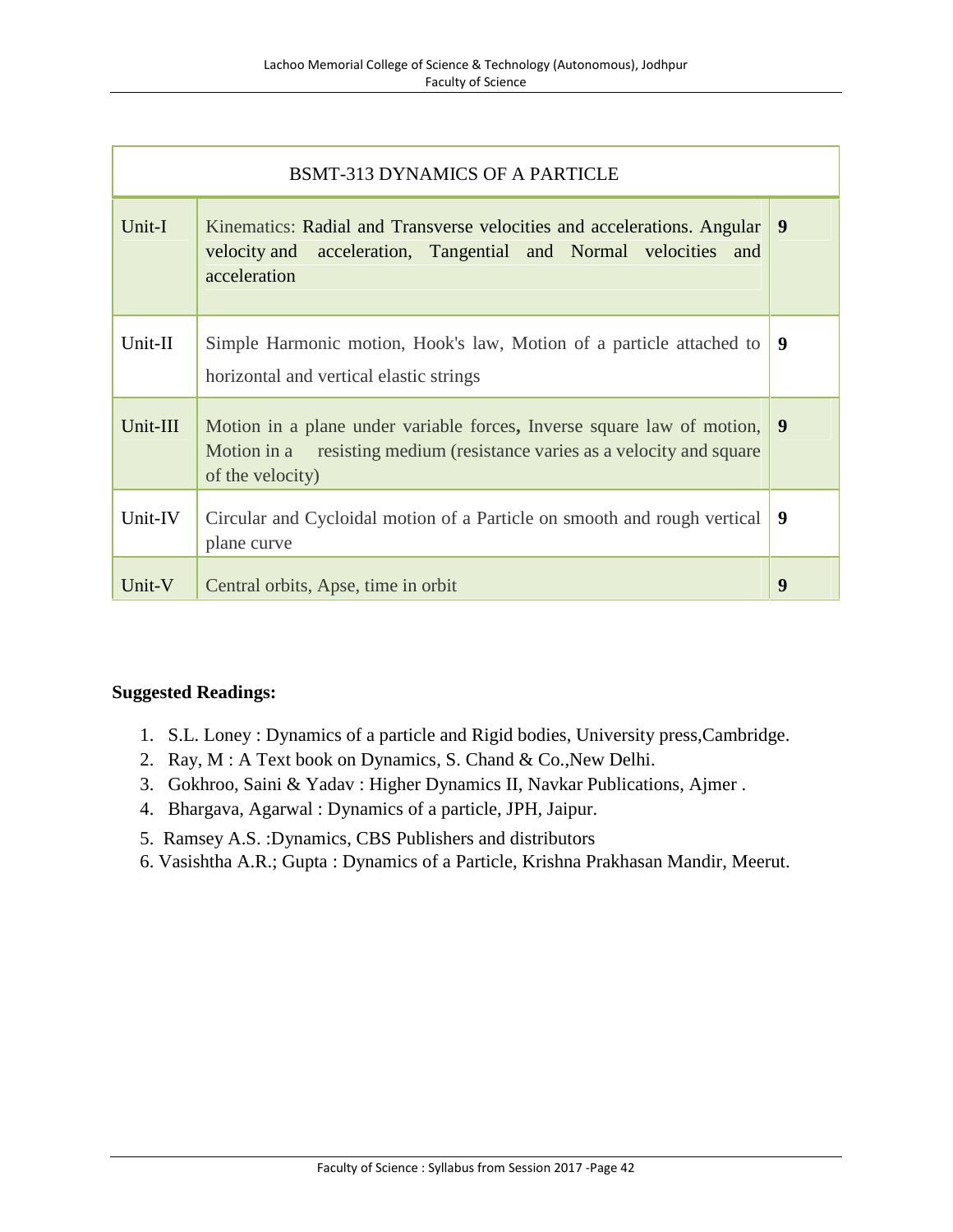# **Syllabus for Bachelor of Science**

# **II-Year (Semester-IV)**

#### **Session 2018-19**

| Code           | Description                    | Pd/W | Exam  | <b>CIA</b> | <b>ESE</b> | Total |
|----------------|--------------------------------|------|-------|------------|------------|-------|
| <b>BSMT411</b> | <b>Optimization Techniques</b> | 3    | 3 hrs | 20         | 80         | 100   |
| <b>BSMT412</b> | Abstract Algebra               | 3    | 3 hrs | 20         | 80         | 100   |
| <b>BSMT413</b> | <b>Statics</b>                 | 3    | 3 hrs | 20         | 80         | 100   |
|                | Total                          |      |       | 60         | 240        | 300   |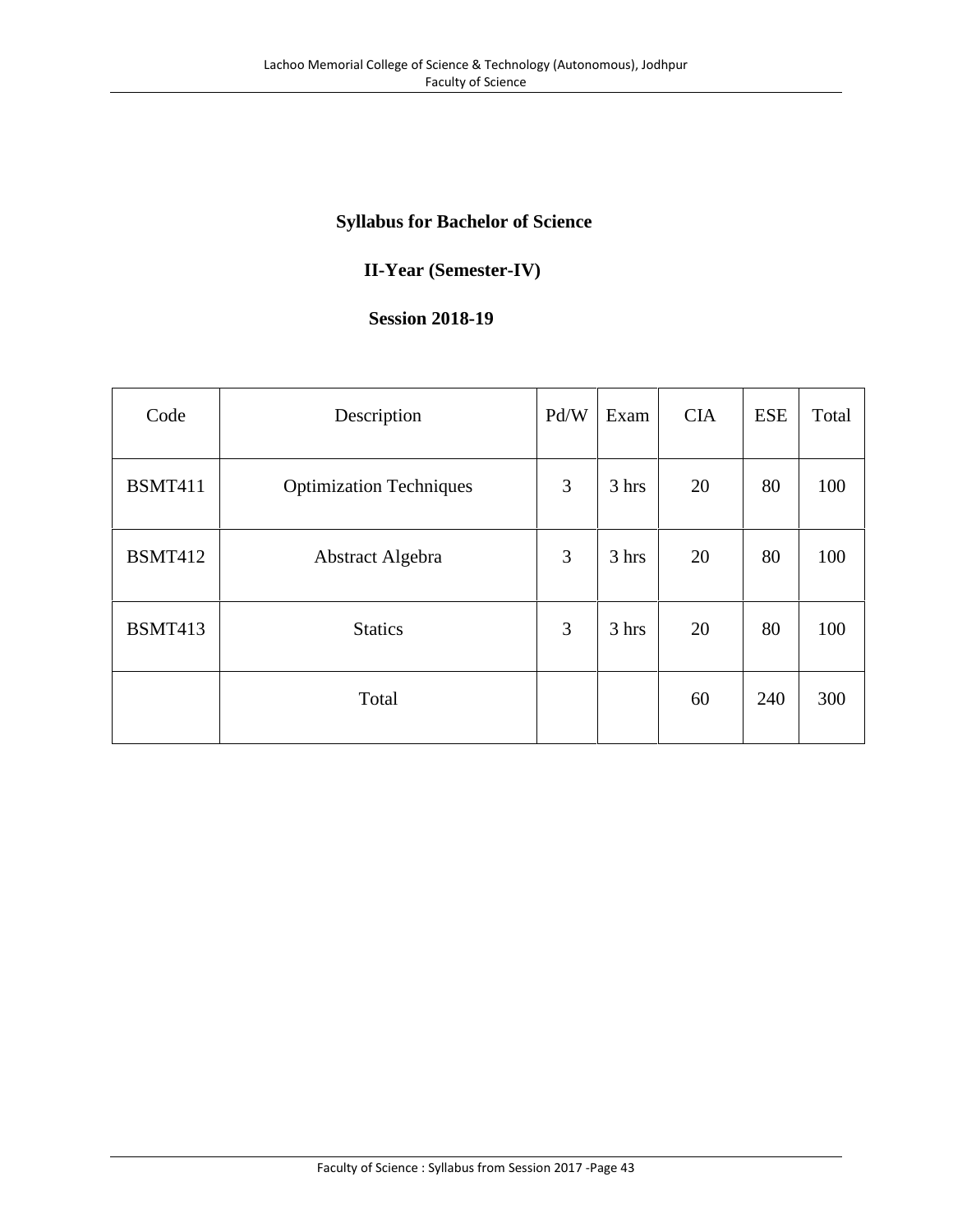| <b>BSMT</b> 411<br><b>OPTIMIZATION TECHNIQUES</b> |                                                                                                                                                                                                          |   |  |  |
|---------------------------------------------------|----------------------------------------------------------------------------------------------------------------------------------------------------------------------------------------------------------|---|--|--|
| Unit-I                                            | Introduction to Linear Programming Problems, mathematical formulations,<br>Graphical method of solution of linear programming problems for two<br>variables, Theory of convex sets and their properties. | 9 |  |  |
| Unit-II                                           | Initial basic feasible solution, improved BFS, slack and surplus variables,<br>entering and departing elements, The simplex technique and its application<br>to solve L.P. problems.                     | 9 |  |  |
| Unit-III                                          | Artificial Variables, Big-M and Two Phase method to solve a linear<br>programming problem.                                                                                                               | 9 |  |  |
| Unit-IV                                           | Dual and primal problems, standard form of a primal, formation of dual of<br>a standard primal, fundamental theorem of duality, solution of a LPP by<br>solving its dual by simplex method.              | 9 |  |  |
| Unit-V                                            | Assignment and Transportation problems and their optimum solutions.                                                                                                                                      | 9 |  |  |

- 1. Gokhroo, Saini : Linear Programming , Navkar pub., Ajmer.
- 2. Mittal, Sethi : Linear Programming, Pragati Prakashan, Meerut.
- **3.** Bhargava, Sharma, Bhati : Optimization Theory, JPH, Jaipur.
- 4. Kanti Swaroop, Gupta P.K. and Manmohan : Sultan Chand and sons, New Delhi.
- 5. H.A.Taha , Macmillan : Operations Research, Publishing Company , New York.
- 6. Sharma & Jain,Operations Research, Students friends & Co., New Delhi.
- 7. Operations research, S.D. Sharma, Kedarnath & Ramnath Co., Meerut
- 8. Gupta P.K. and Hira D.S. : Problems in O.R., S.Chand and Co., New Delhi.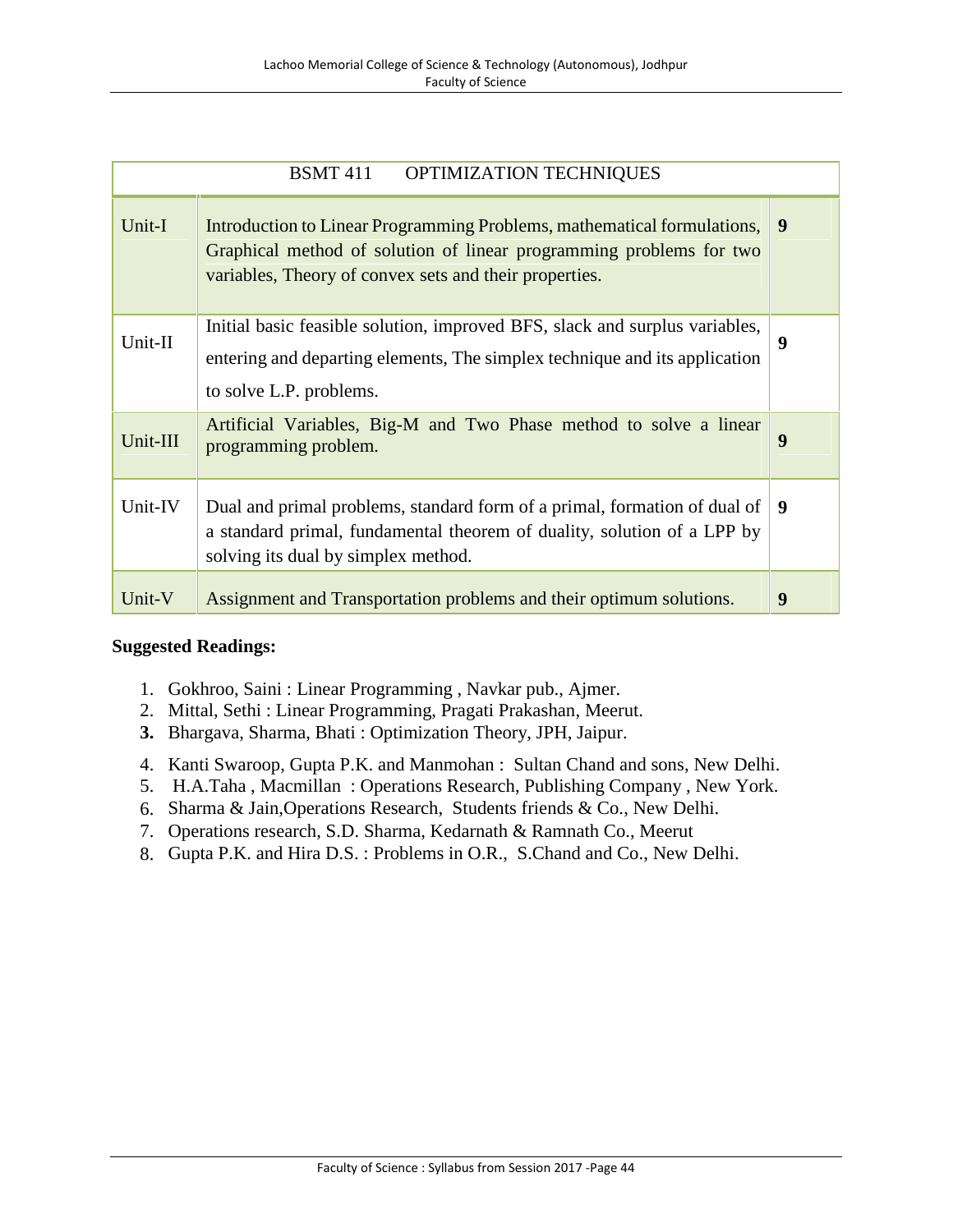| <b>BSMT412 - ABSTRACT ALGEBRA</b> |                                                                                                                                                                               |   |  |  |
|-----------------------------------|-------------------------------------------------------------------------------------------------------------------------------------------------------------------------------|---|--|--|
| Unit-I                            | Group and its properties, order of an element of a group, permutation<br>group and cyclic group.                                                                              | 9 |  |  |
| Unit-II                           | Sub group, Cyclic sub group, Coset decomposition, index of a subgroup,<br>Lagrange's theorem and its consequences. Fermat's and Euler's theorems.                             | 9 |  |  |
| Unit-III                          | Normal subgroup with properties, simple subgroups, quotient groups,<br>homomorphism, its kernel and properties, Isomorphism,<br>group<br>fundamental theorem of homomorphism. | 9 |  |  |
| Unit-IV                           | Rings: Definition and kinds of rings, integral domain, division ring, sub<br>ring, ring homomorphism and ring isomorphism.                                                    | 9 |  |  |
| Unit-V                            | Field: Definition and properties, sub field, prime field, imbedding of an<br>integral domain in a field, field of quotients.                                                  | 9 |  |  |

.

- 1. Sharma, G.C. : Modern Algebra,Shiva Lal Agarwala & Company, Agra
- 2. Bansal & Bhargava : Abstract Algebra , JPH, Jaipur.
- 3. Agarwal, R.S. : Text Book on Modern Algebra, S.Chand and Co., New Delhi.
- 4. Gokhroo & Saini : Abstract Algebra, Navkar publications, Ajmer.

5.K. C. Sarangi , Elements of Abstract Algebra, RBD, Jaipur.

6.P.B.Bhattacharya , S.K.Jain and S.R.Nagpaul,Basic Abstract Algebra,Cambridge University Press.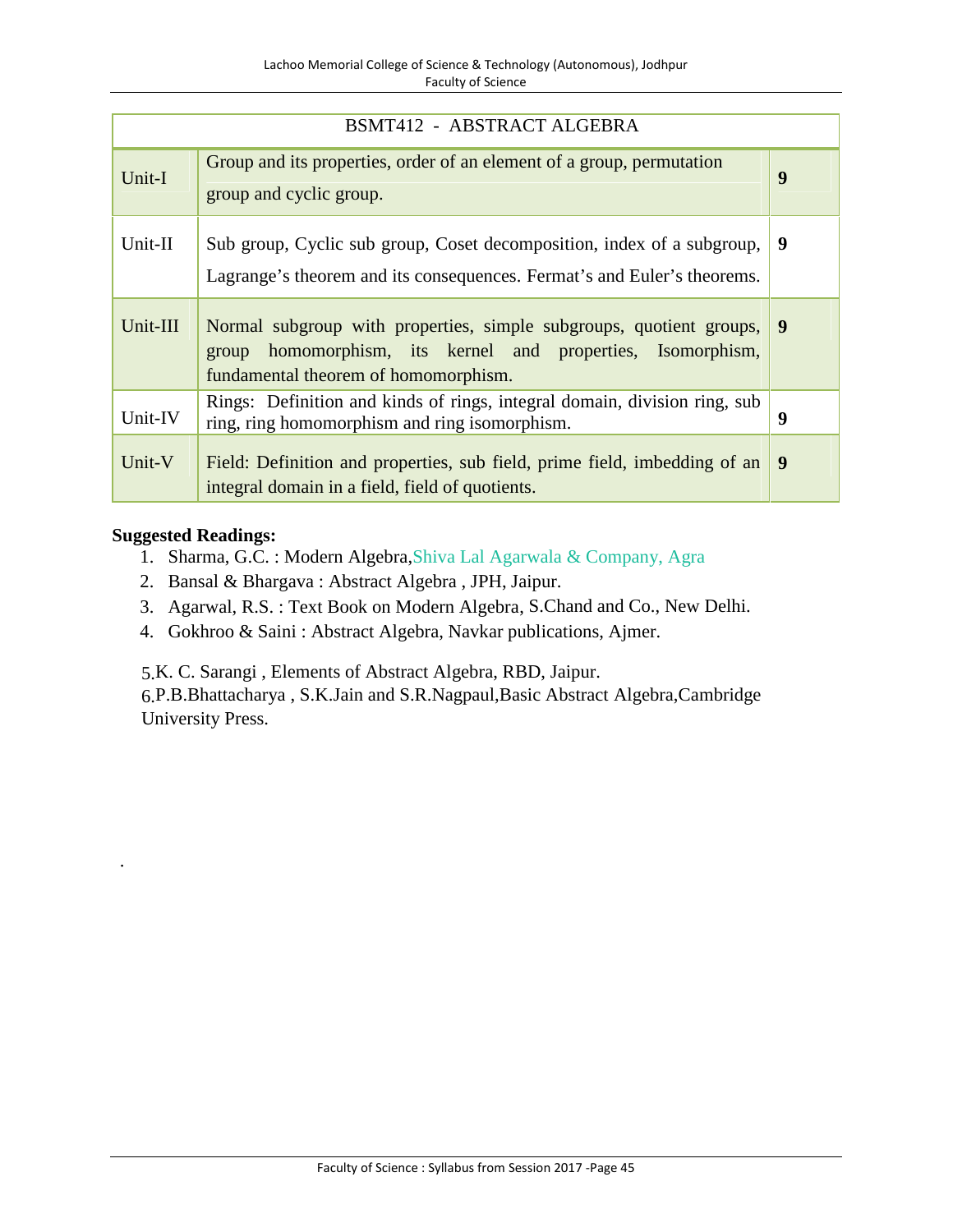| <b>BSMT413 STATICS</b> |                                                                                                                                                                                                                                                                                                                                     |   |  |  |
|------------------------|-------------------------------------------------------------------------------------------------------------------------------------------------------------------------------------------------------------------------------------------------------------------------------------------------------------------------------------|---|--|--|
| Unit-I                 | Equilibrium of a body under several coplanar forces, Reduction of a system<br>of coplanar forces into a force and a couple, Equation of resultant force,<br>equilibrium of a rigid body under the action of three coplanar forces,<br>equilibrium of a rigid body under the action of more than three coplanar<br>forces.           | 9 |  |  |
| Unit-II                | Friction: Force of Friction, Kinds of Friction, Angle of Friction, Coefficient<br>of friction, Relation between angle of friction and coefficient of friction,<br>Laws of friction, limiting equilibrium on an inclined plane, least force<br>required to pull a body up or down an inclined rough plane.                           | 9 |  |  |
| Unit-III               | Virtual work: Principle of virtual work for a system of coplanar forces<br>acting on a particle, Principle of virtual work for a number of coplanar<br>forces acting at different points of a rigid body, forces which can be omitted<br>in forming the equation of virtual work, Problems involving elastic strings<br>and curves, | 9 |  |  |
| Unit-IV                | Common catenary: Definition and equation of common catenary (Intrinsic,<br>Cartesian), Shape of the common catenary, Approximation of the common<br>catenary.                                                                                                                                                                       | 9 |  |  |
| Unit-V                 | Forces in three dimensions, resultant of any given system of forces acting<br>at given points of a rigid body, Moment of a force about a line, equation of<br>central axis, stable and unstable equilibrium, Poinsot's central axis,<br>wrenches                                                                                    | 9 |  |  |

- 1. S.L. Loney : Statics, Cambridge University Press.
- 2. R.S. Verma : A Text Book on Statics, Jain Book Depot, Jaipur.
- 3. Bhargava, Agarwal, Gupta : Statics , JPH, Jaipur.
- **4.** Gokhroo : Statics , Navkar Publications , Ajmer.
- 5. Bali :Statics , Laxmi Publication, New Delhi.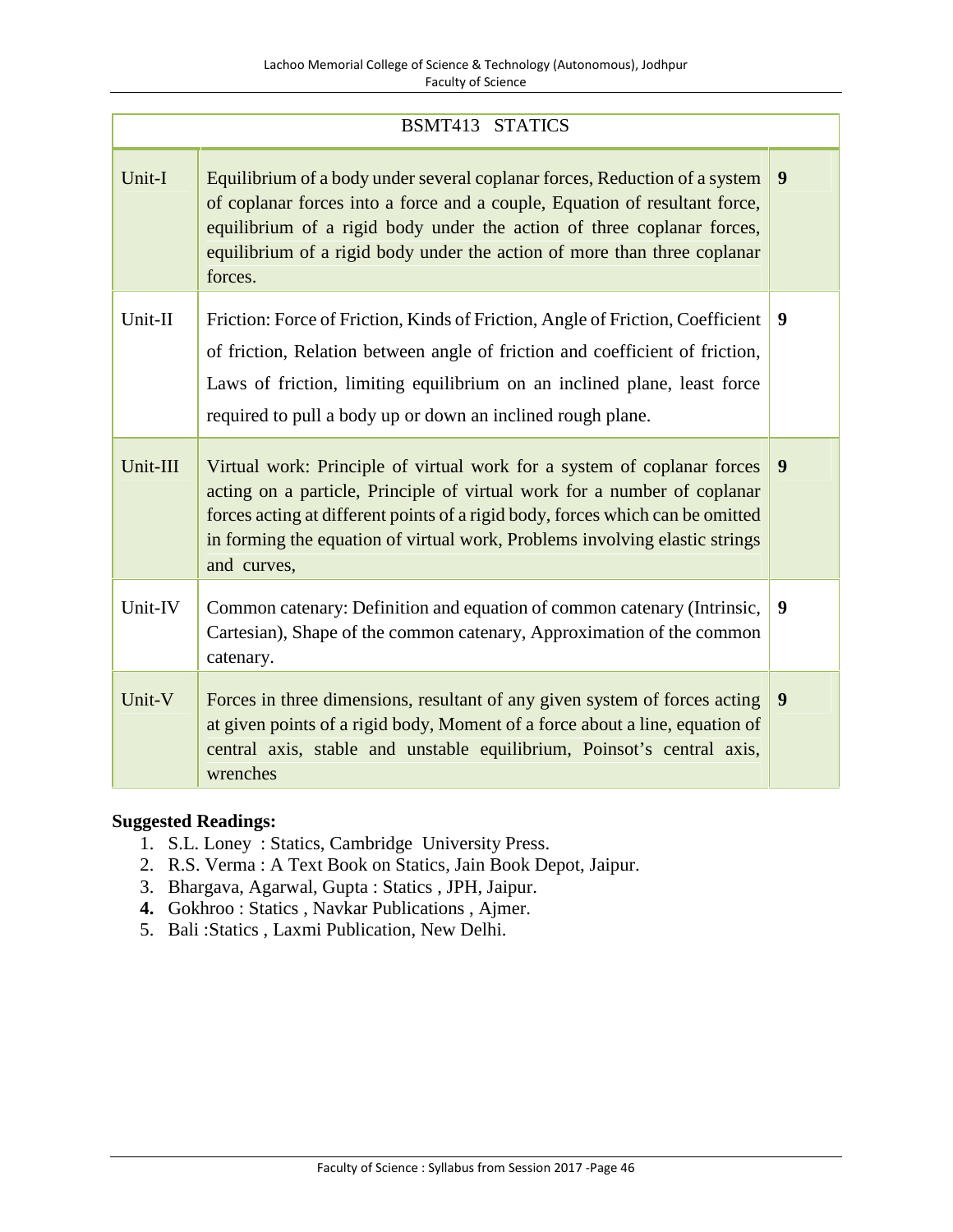# **Syllabus for Bachelor of Science**

# **III-Year (Semester-V)**

# **Session 2019-20**

| Code           | Description              | Pd/W | Exam  | <b>CIA</b> | <b>ESE</b> | Total |
|----------------|--------------------------|------|-------|------------|------------|-------|
| <b>BSMT511</b> | Metric and Vector Spaces | 3    | 3 hrs | 20         | 80         | 100   |
| <b>BSMT512</b> | <b>Complex Analysis</b>  | 3    | 3 hrs | 20         | 80         | 100   |
| <b>BSMT513</b> | Hydrostatics             | 3    | 3 hrs | 20         | 80         | 100   |
|                | Total                    |      |       | 60         | 240        | 300   |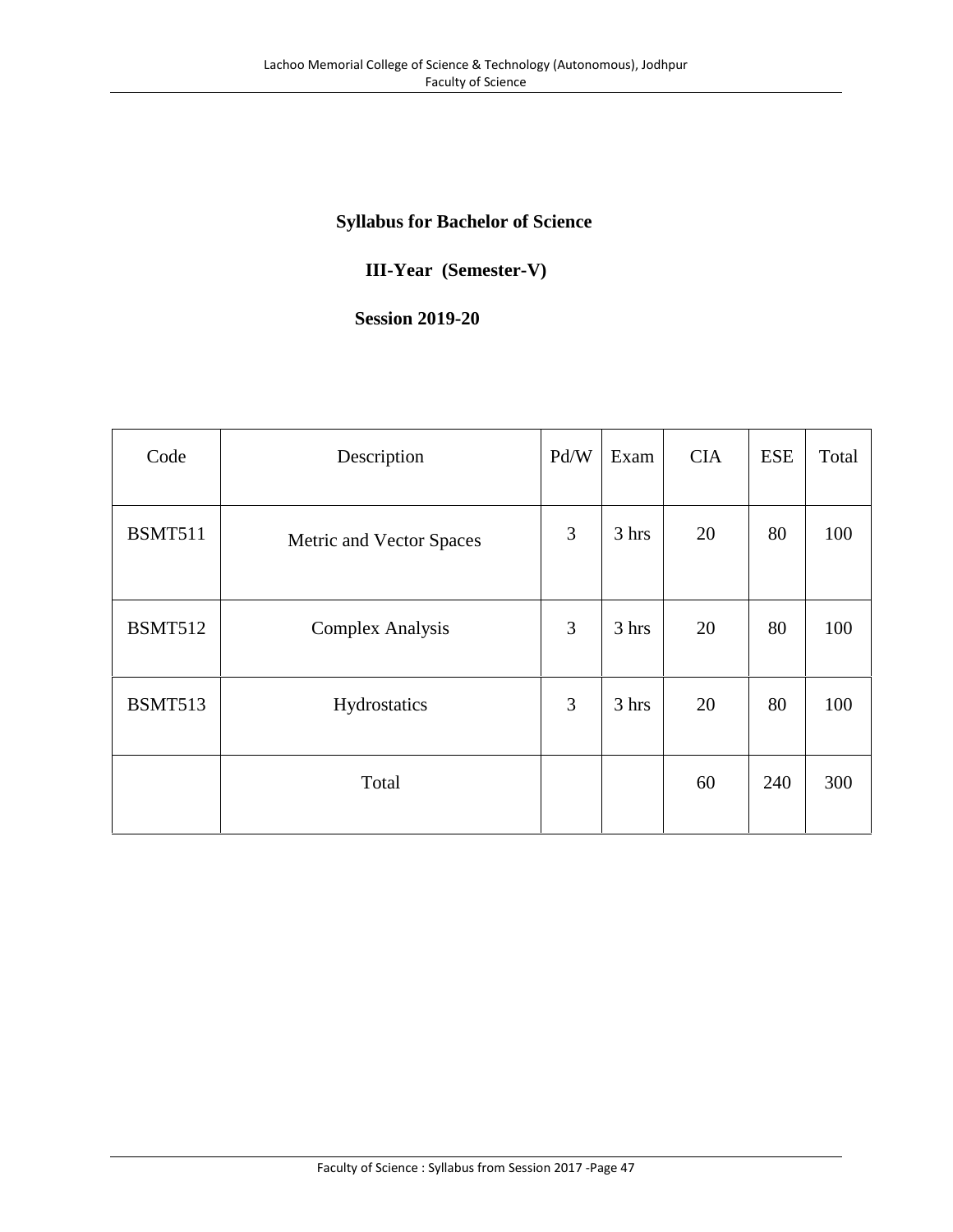| BSMT 511-METRIC AND VECTOR SPACES |                                                                                                                                                                                    |   |  |  |
|-----------------------------------|------------------------------------------------------------------------------------------------------------------------------------------------------------------------------------|---|--|--|
| Unit-I                            | Ideals and Quotient Rings. Definition and properties, principle ideals and<br>principle ideal ring, prime ideal, maximum ideal, Quotient ring,<br>Polynomial over a ring.          | 9 |  |  |
| Unit-II                           | Vector space: Definition with Examples, Sub-space, Linear combination<br>of vectors, Linear Span                                                                                   | 9 |  |  |
| Unit-III                          | Linearly dependent and independent vectors and their simple properties,<br>Bases and dimension                                                                                     | 9 |  |  |
| Unit-IV                           | Metric Space: Definition with examples, Bounded set, Open set, Closed<br>sets, NeighborhoodsBoundary points and limit points, Exterior point,<br>Closure of a set, Metric Subspace | 9 |  |  |
| Unit-V                            | Continuous mappings, Sequence in a MetricSpace,<br>CauchySequence, Subsequence, Completeness of Metric<br>Space.                                                                   | 9 |  |  |

- 1.K. C. Sarangi : Real Analysis and Metric Space, RBD, Jaipur.
- 2. Dr.Gokhrooand Dr. Gokhroo, Linear algebra, Navkar prakhasan, Ajmer.
- 3.P.B.Bhattacharya , S.K.Jain and S.R.Nagpaul,Basic Abstract Algebra , Cambridge University Press.
- 4.G. C. Sharma , Modern Algebra, Shivlal Agarwal & Co. Agra.
- 5.Deepak Chatterjee,Abstract Algebra.PHI. Ltd.New Delhi.
- 6.I.N.Herstein , Topics in Algebra , Wiley Eastern Ltd., New Delhi
- 7.Malcolm Birkoff ,Abstract Algebra , Cambridge University Press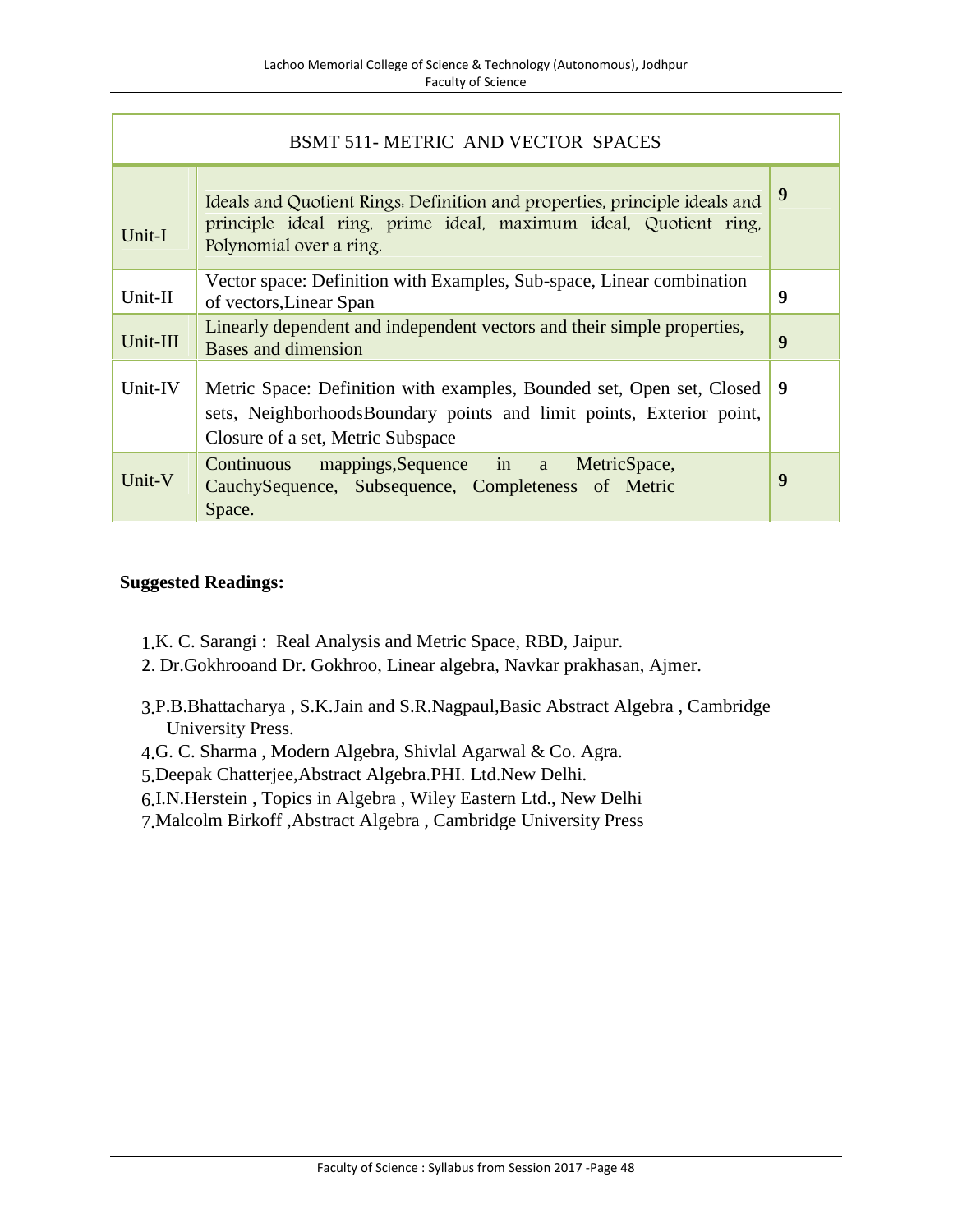| <b>BSMT 512 - Complex Analysis</b> |                                                                                                                                                                                                      |   |  |  |
|------------------------------------|------------------------------------------------------------------------------------------------------------------------------------------------------------------------------------------------------|---|--|--|
| Unit-I                             | Complex variable, complex function, Limit of a complex function,<br>continuity and differentiability of complex function, Analytic function,<br>Cauchy's Riemann (C-R) equations, Harmonic function. | 9 |  |  |
| Unit-II                            | Complex integration, Complex line integrals, Cauchy's integral theorem,<br>Indefinite integral, Cauchy's integral formula.                                                                           | 9 |  |  |
| Unit-III                           | Taylor's Theorem, Laurent's theorem, Singularities, Zero's and Pole of an<br>analytic function, Types of singularities.                                                                              | 9 |  |  |
| Unit-IV                            | Residue at a singularity, Cauchy's residue theorem, Evaluation of real<br>definite integral by contour integration only $\int_0^{2\pi} \int$ (cose, sine)de                                          | 9 |  |  |
| Unit-V                             | Conformal Mapping, Necessary and sufficient conditions of a conformal<br>mapping, elementary transformations, Bilinear transformation and its<br>properties.                                         | 9 |  |  |

- 1. Shanti Narayan: Theory of Functions of a Complex Variable, S.Chand and Co., New Delhi.
- 2. Gupta, K.P. : Complex Analysis, Pragati prakashan, Meerut.
- 3. Gokhroo, Saini & Yadav: Complex Analysis, Navkar prakashan, Ajmer.
- 4. G.N. Purohit: Complex Analysis, JPH, Jaipur.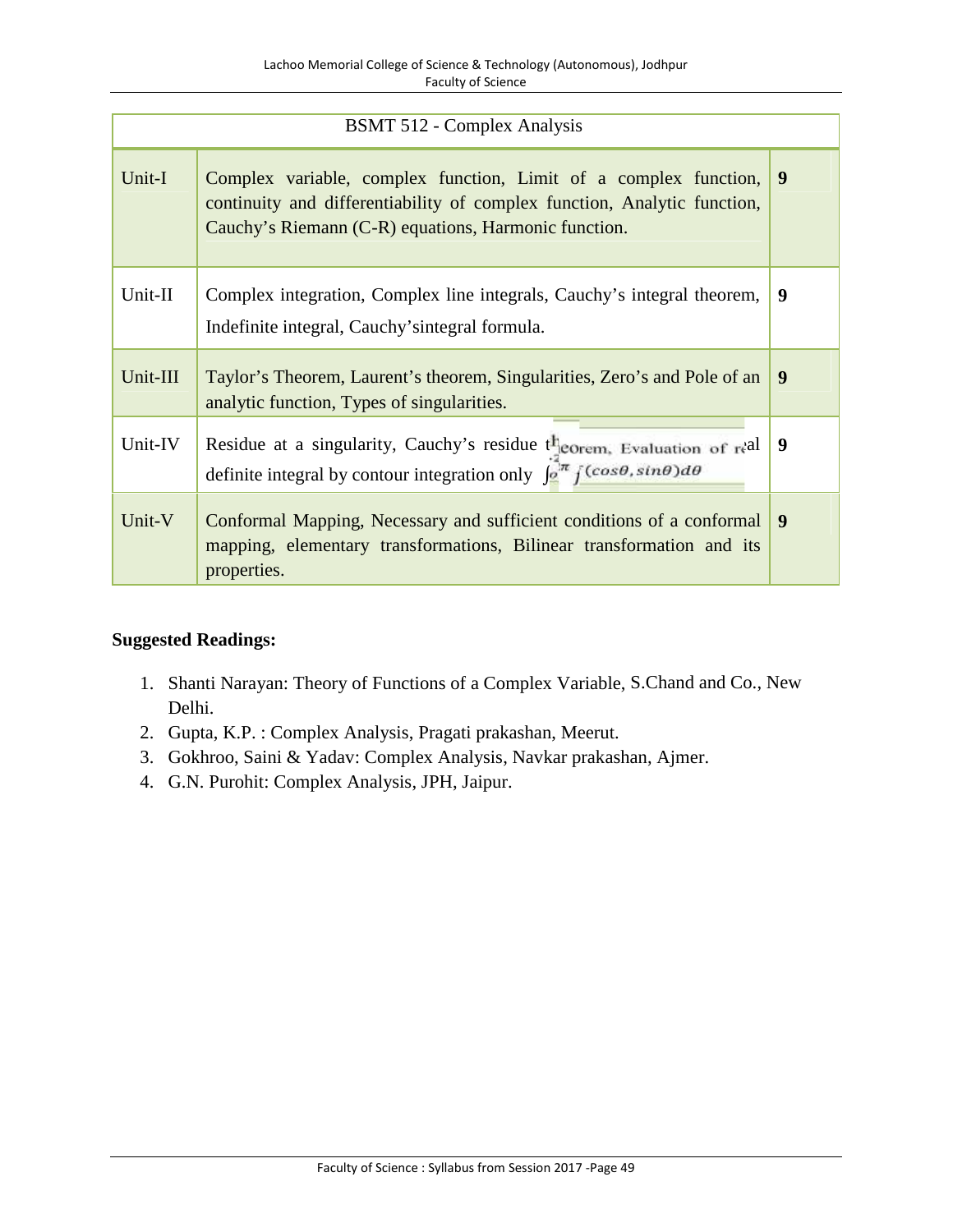|          | <b>BSMT 513-Hydrostatics</b>                                                                                                                                                                                                                                                                                                                                                                                                                                         |                  |
|----------|----------------------------------------------------------------------------------------------------------------------------------------------------------------------------------------------------------------------------------------------------------------------------------------------------------------------------------------------------------------------------------------------------------------------------------------------------------------------|------------------|
| Unit-I   | Definition of Hydrostatics, Fluid Pressure, Equality of pressure in different<br>directions, Transmissibility of Fluid Pressure (Pascal's law), Bramah's<br>press, Weight in terms of Density and specific Gravity, Fluid at rest under<br>gravity, Atmospheric Pressure, Difference of pressure between two points.                                                                                                                                                 | $\boldsymbol{9}$ |
| Unit-II  | Fluid pressure on plane surfaces, whole pressure on a plane surface, whole<br>pressure on a horizontal base, whole pressure on a plane surface below the<br>layers of different liquids.                                                                                                                                                                                                                                                                             | 9                |
| Unit-III | Centre of pressure, Position of centre of pressure of a plane area, depth of<br>the centre of pressure of a plane surface, centre of pressure in some standard<br>cases, centre of pressure of compound area, centre of pressure of the<br>remainder area of a plane surface, Effect of Further immersion, depth of<br>centre of pressure of a triangle, Determination of centre of pressure by<br>integration, centre of pressure of area in more than one liquids. | $\boldsymbol{9}$ |
| Unit-IV  | Resultant Thrust on curved surfaces, Resultant vertical thrust, resultant<br>horizon thrust, Principle of Archimedes, Centre of Buoyancy, Thrust on a<br>curved surface bounded by a Plane Curve.                                                                                                                                                                                                                                                                    | 9                |
| Unit-V   | Equilibrium of floating bodies, Equilibrium of a Body floating freely in<br>two or more liquids, Stability of equilibrium of floating bodies, Meta<br>centre.                                                                                                                                                                                                                                                                                                        | 9                |

- **1.** Sharma, Gokhroo,Saini, Agarwal.: Elements of Hydrostatics, Navkar publications, Ajmer
- 2. Prasad, B.N. : Hydrostatics, Allahabad, Kitab Mahal, Allahabad.
- 3. Mathur, S.M. : A Text Book of Hydrostatics, Atma Ram and Sons Publishers and Book Sellers, Delhi.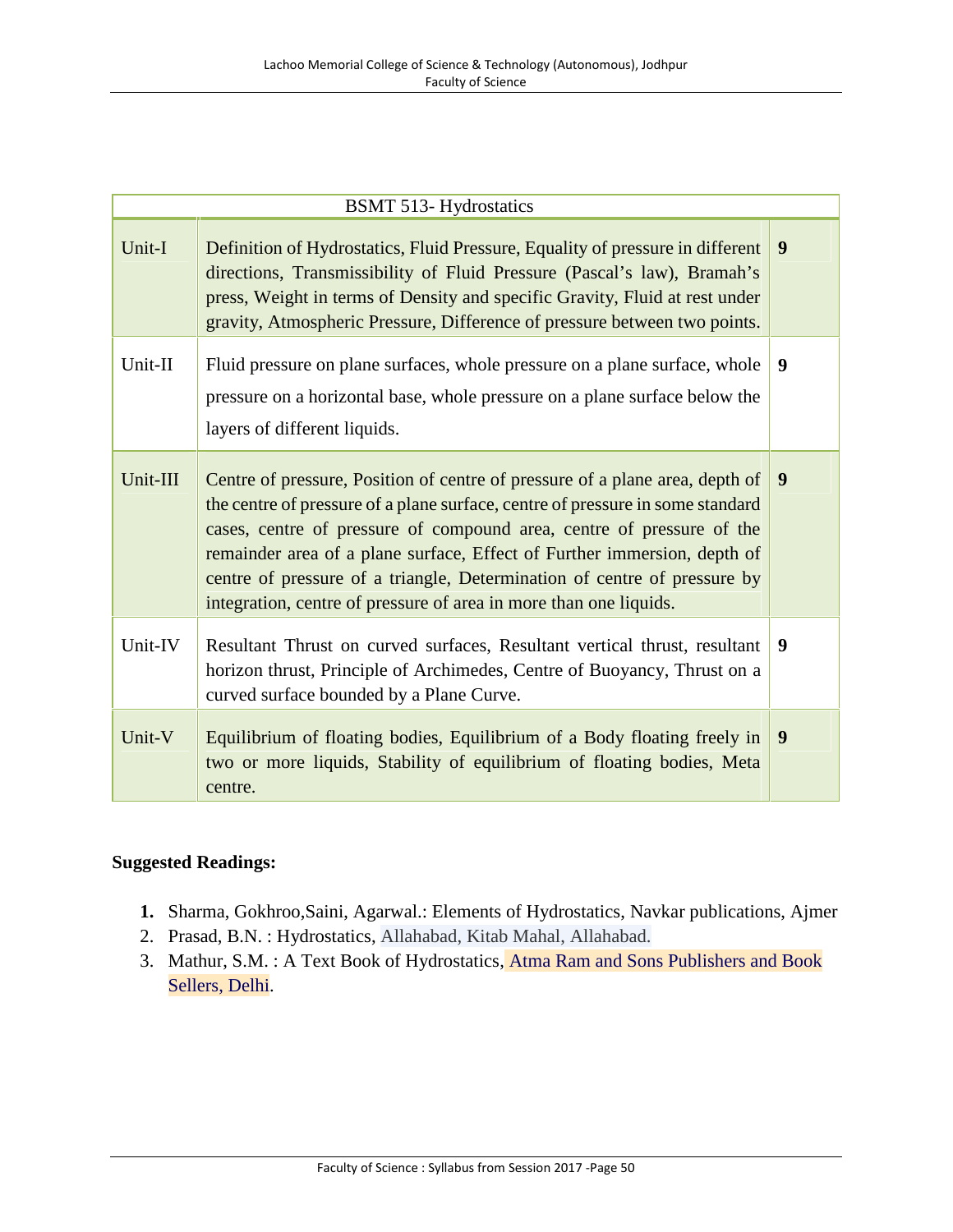# **Syllabus for Bachelor of Science III-Year (Semester-VI) Session 2019-20**

| Code           | Description                                           | Pd/W | Exam  | <b>CIA</b> | <b>ESE</b> | Practical                | Total |
|----------------|-------------------------------------------------------|------|-------|------------|------------|--------------------------|-------|
| <b>BSMT611</b> | Discrete Mathematics                                  | 3    | 3 hrs | 20         | 80         | $\overline{\phantom{a}}$ | 100   |
| <b>BSMT612</b> | Real Analysis                                         | 3    | 3 hrs | 20         | 80         | $\overline{\phantom{a}}$ | 100   |
| <b>BSMT613</b> | <b>Computer Oriented</b><br><b>Numerical Analysis</b> | 3    | 3 hrs | 20         | 50         | 30                       | 100   |
|                | Total                                                 |      |       | 60         | 210        | 30                       | 300   |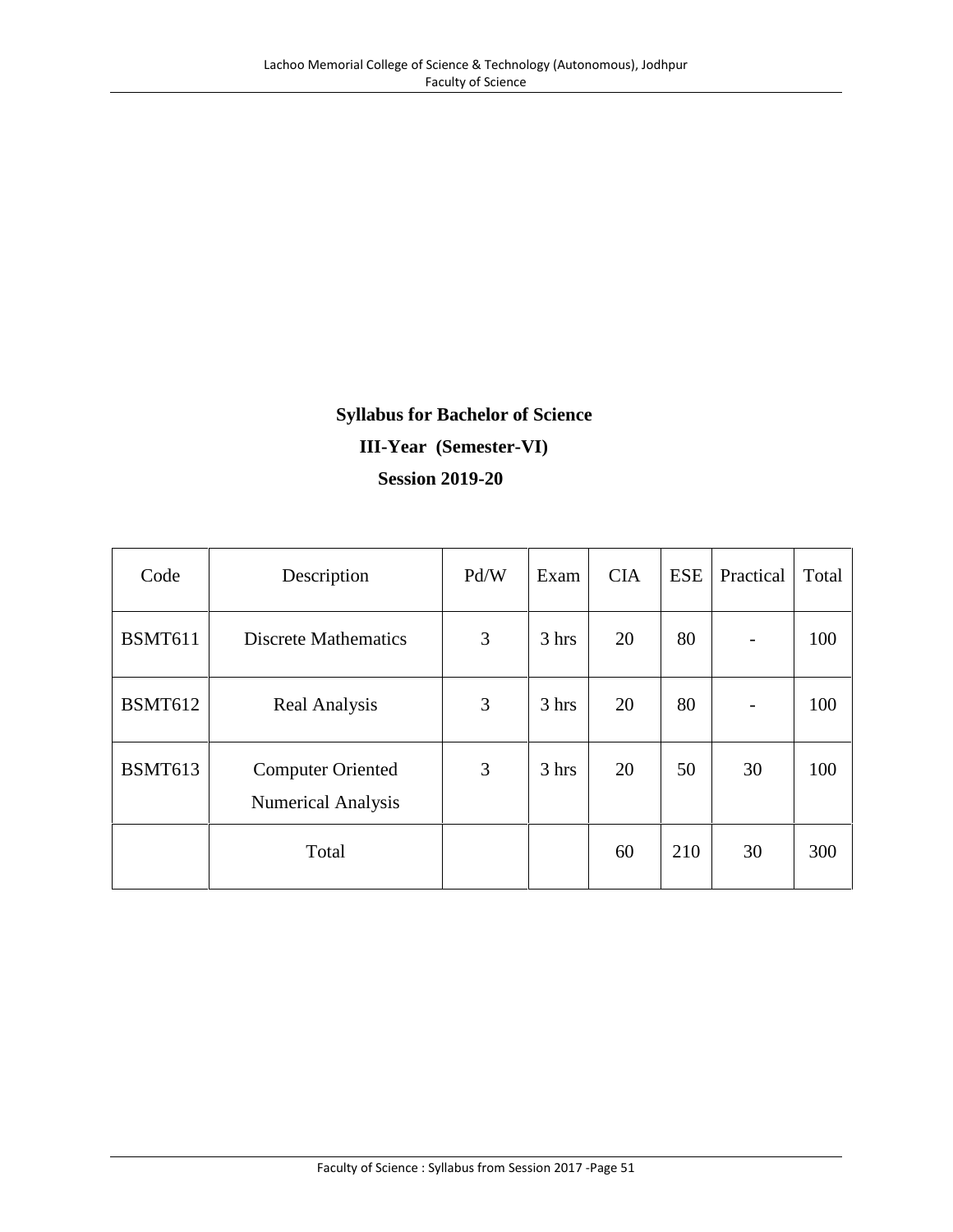|          | <b>BSMT611 - DISCRETE MATHEMATICS</b>                                                                                                                                                                                                                                                                                     |                  |
|----------|---------------------------------------------------------------------------------------------------------------------------------------------------------------------------------------------------------------------------------------------------------------------------------------------------------------------------|------------------|
| Unit-I   | Counting and Recursion: Permutations and Combinations, Principle of<br>Inclusion & Exclusion, Pigeonhole Principle, Mathematical induction,<br>Recurrence relation, Generating Functions.                                                                                                                                 | $\boldsymbol{9}$ |
| Unit-II  | Relation & Diagraphs: Product sets & Partitions, Relations & diagraphs,<br>paths in relation & Diagraphs, properties of relations, Equivalence<br>relations, computer representation of relations & diagraphs, manipulation<br>of relations. Logic and propositions: Tautology and contradiction and<br>related problems. | $\boldsymbol{9}$ |
| Unit-III | Ordered Relations & Structures: Partially ordered sets, external elements<br>of partially ordered sets, Bounding Elements, Well Ordered Set, Lattices,<br>Principle of Duality, Bounded, Distributed, and Complemented Lattices,<br>Boolean algebra, functions on Boolean algebra.                                        | 9                |
| Unit-IV  | Graphs Theory: Basic Terminology, types of graph, paths & cycles, Euler<br>graph & cycles, Hamiltonian graph & cycles, shortest path algorithm (<br>Djikstras algorithm), Graph Isomorphism, Planar Graph, Graph colouring<br>and chromatic number.                                                                       | 9                |
| Unit-V   | Trees: Introduction, labeled trees, m-ary trees, undirected trees, properties<br>of tree, Spanning tree, Minimal spanning tree, Binary search trees.                                                                                                                                                                      | 9                |

1.Bernard Kolmann, Robert C. Busby and Sharon Ross,"Discrete MathematicalStructures", PHI.

2.C.L.Liu, Elements of Discrete Mathematics, McGraw-Hill BookCompany.

3.V. K. Balakrishnan, Introductory discrete mathematics, Prentice Hall, .

4.Richard Johnsonbaugh, Discrete Mathematics, Pearson Education.

5 Norman Biggs, Discrete mathematics, Oxford University Press.

6.Kenneth H.Rosen, "Discrete Mathematics and its Applications, TataMcGraw Hill Pub. Co. Ltd., New Delhi.

7.Pandey and Garg: Discrete Mathematics, JPH, Jaipur

8. U.S. Gupta "Discrete Mathematical Structures" , Pearson Education, Delhi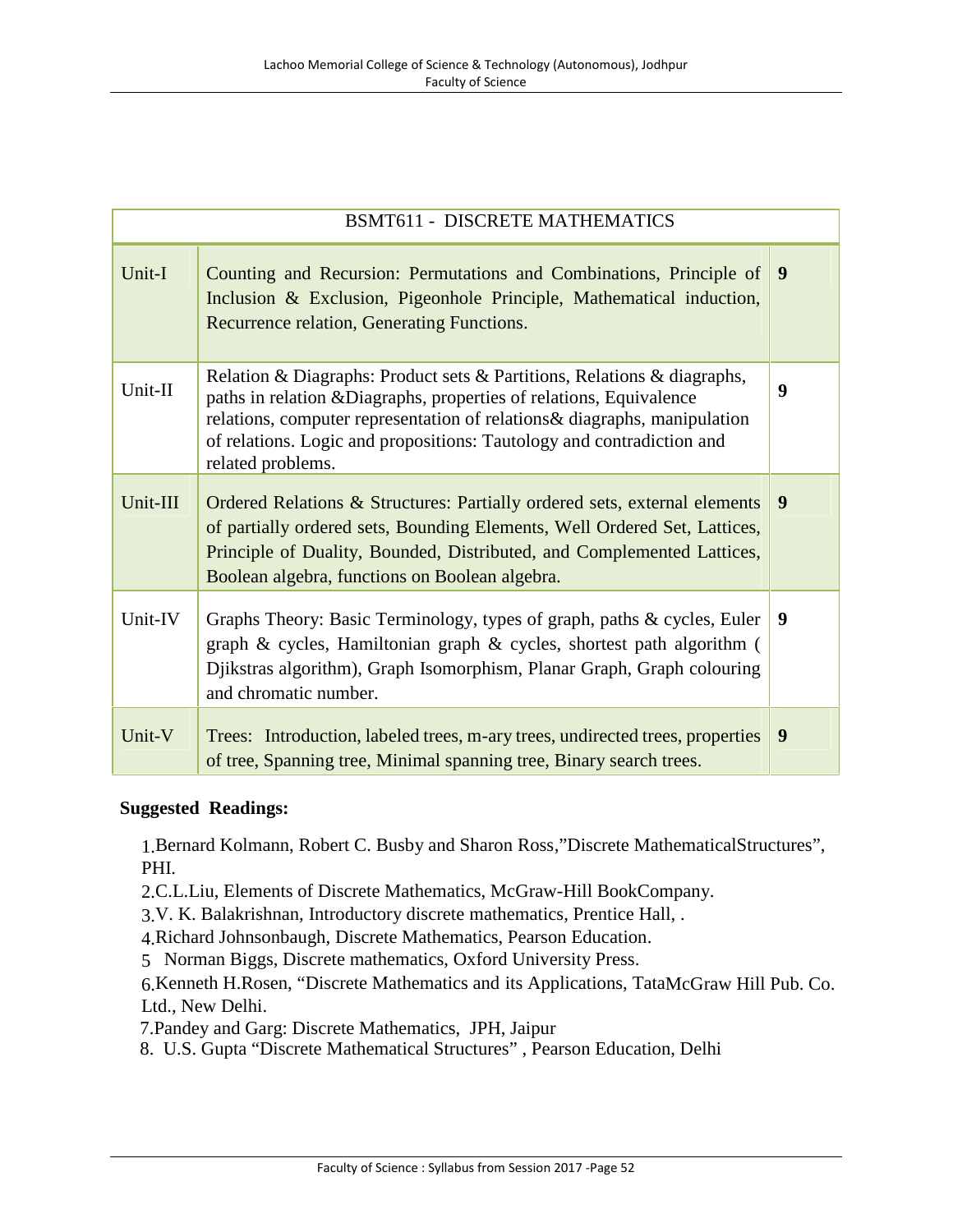|          | BSMT612 Real Analysis                                                                                                                                                                                                                                                                                                                  |   |
|----------|----------------------------------------------------------------------------------------------------------------------------------------------------------------------------------------------------------------------------------------------------------------------------------------------------------------------------------------|---|
| Unit-I   | Introduction of Real number system, Peano's Axioms, Field, Field<br>properties, Order, order field, order properties, upper bound, least upper<br>bound, Lower bound, greatest lower bound, completeness, complete<br>ordered field, Archimedean properties of real number, Archimedean<br>properties of order field,                  | 9 |
| Unit-II  | Intervals, Nested Interval Theorem, Neighborhood (nbd) of a point, some<br>theorems on neighborhood, Limit point of a set, Isolated Point, Bolzano<br>Weierstrass (B-W) Theorem, Open and Closed sets, Theorem on open and<br>closed sets, Compactness, Heine Borel (H-B) Theorem, Count ability of<br>sets, Theorem on countable set. | 9 |
| Unit-III | Definition of Function, Monotonic function, Limit of a function of one<br>variable at a point, Epsilon-delta $(\epsilon)$ theorem, Limit of functions of two<br>variables, algebra of limits. Cauchy's definition of continuity, classification<br>of discontinuity, Heine's definition of continuity, Types of discontinuity          | 9 |
| Unit-IV  | Borel's covering theorems, Moistest theorem, Bolzano's theorem,<br>Intermediate value theorem. Definition of differentiability, Algebra of<br>derivatives, Properties of derivative, Darboux intermediate value theorem,<br>Differentiability of functions of two variables.                                                           | 9 |
| Unit-V   | Riemann Integration: Theorems of Darboux sums, Upper and lower<br>integral, Riemann integral, Function of R-Intgrable<br>Riemann<br>Functions, Fundamental theorem of Integral calculus, Mean value<br>theorems.                                                                                                                       | 9 |

- 1. Shanti Narayan: Real Analysis**,** S.Chand And Company , Merrut.
- 2. G.N.Purohit: Real Analysis, JPH, Jaipur.
- 3. Bhargava, Goyal: Real Analysis, JPH, Jaipur.
- 4. Gokhroo, Saini, Ozgha: Real Analysis, Navkar Publications, Ajmer.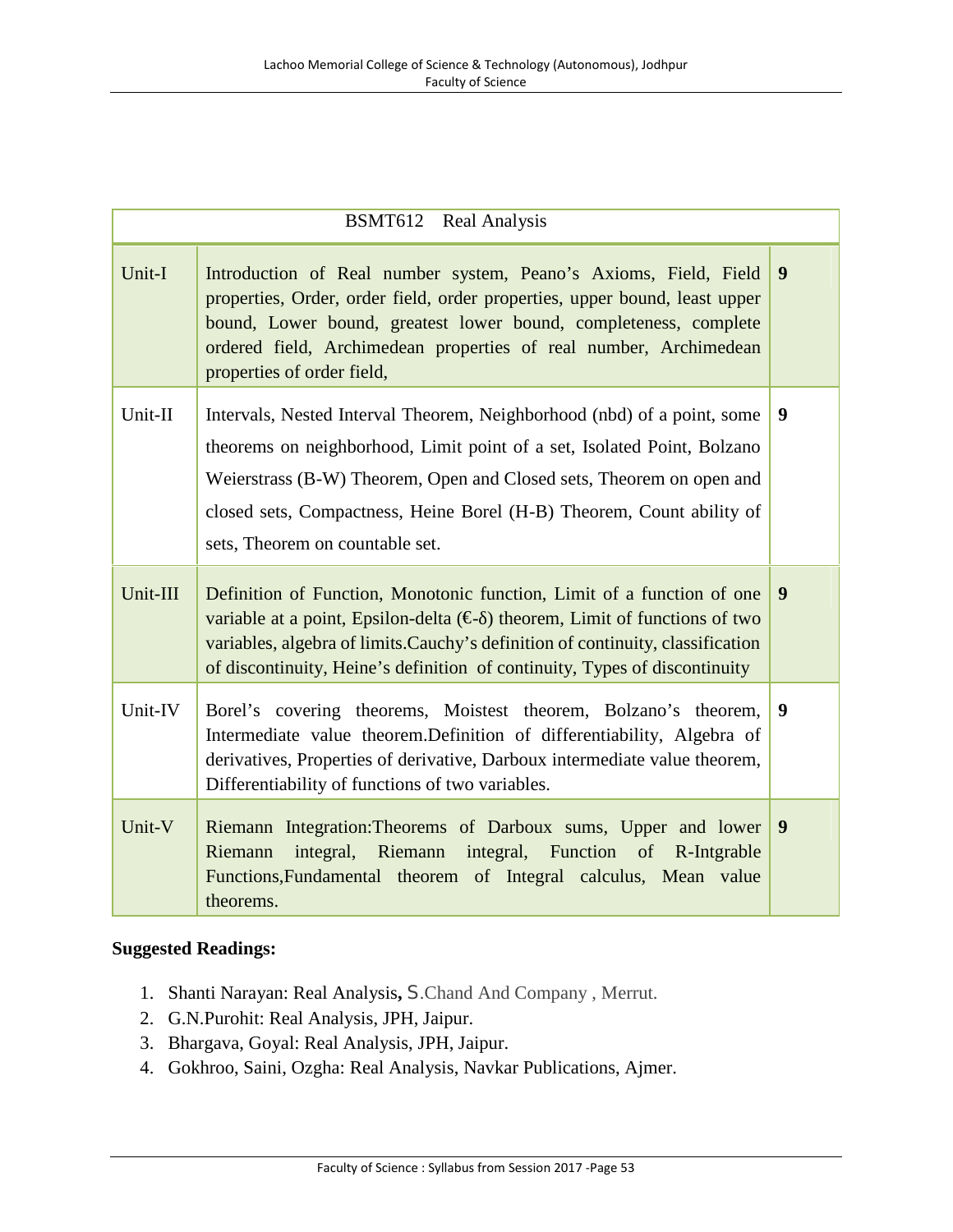#### **Teaching : 3 Periods (40 minutes each) per week for Theory Paper**

**2 Periods(40 minutes each) per week for Practical.**

#### **Theory Paper 3 hours duration Max Marks : 50 Practical Examination 3 hours duration Max. Marks : 30 Marks : 30**

| BSMT613 Computer Oriented Numerical Analysis |                                                                                                                                                                                                                                                                               |   |  |  |
|----------------------------------------------|-------------------------------------------------------------------------------------------------------------------------------------------------------------------------------------------------------------------------------------------------------------------------------|---|--|--|
| Unit-I                                       | Significant digits, floating point representation of numerals, arithmetic<br>operations with normalized floating point number-addition, subtraction,<br>multiplication and division, errors in numerical computation. Pitfalls in<br>computing.                               | 9 |  |  |
| Unit-II                                      | Method of successive approximations: Concepts of roots by synthetic<br>division, value and values of derivative of a polynomial by synthetic<br>division, Bairstow's method                                                                                                   | 9 |  |  |
| Unit-III                                     | Solution of ordinary differential equations - Taylor's method, Euler's<br>method, Runge Kutta second and fourth order method, Picard's method,<br>modified Euler's method.                                                                                                    | 9 |  |  |
| Unit-IV                                      | Solution of simultaneous linear equation: Gauss elimination method,<br>Pivoting, ill conditioned equations, Refinement of solution, Gauss Seidal<br>iterative method. Curve fitting - Method of least squares, fitting of straight<br>lines, polynomials, exponential curves. | 9 |  |  |
| Unit-V                                       | Definitions of Algorithm and flowchart, Introduction to c-Language,<br>Constant and variables, structure of C-program, operators, looping<br>statements, Array and Strings                                                                                                    | 9 |  |  |

- 1. Computer Oriented Numerical & Statistical Techniques , R. Singh, I. Singh, Khanna Publication Co., New delhi.
- 2. Computer Oriented Numerical Methods, V Rajaraman, Prentice Hall India
- 3. Calculus of Finite Differential & Numerical Analysis, Gupta & Malik, Krishna Prakashan Media (P) Ltd, Meerut
- 4. Computer Oriented Numerical Methods, R S Salaria, Khanna Publication
- 5. Computer Oriented Numerical Methods, P Thangaraj, PHI Publication
- 6. The Complete Reference C, Herbert Schildt, TMH
- 7. Let Us C, Yashavant P. Kanetkar , BPB Publications
- 8. Programming in ANSI C, Balaguruswamy, Mc Graw Hill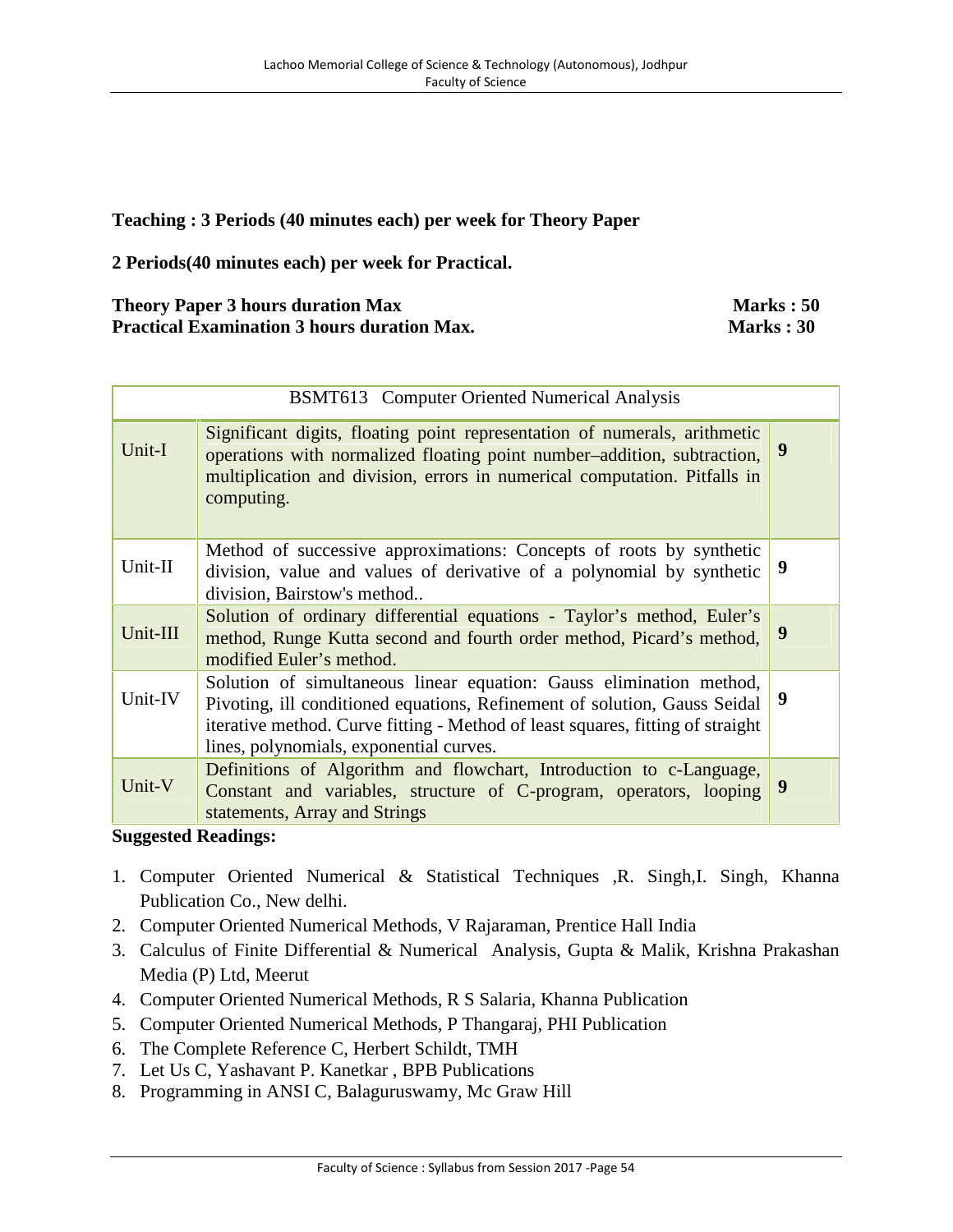# **PRACTICAL**

#### **Distribution of Marks:**

Two practical (10 marks each) : 20 Marks Practical Record: 05 Marks Viva-voce: 05 Marks

#### **Total : 30 Marks**

Programming in C of the following problems:

(1)Solution of linear algebraic equations A)Gauss elimination B) Jacobi-Iteration method.

- (2) Solution of algebraic and transcendental equations by A) Bisection methods B)Regula False position method C) Newton-Raphson D) Iteration methods.
- (3) Numerical solution of ordinary Differential Equation by A) Euler's methods B) Runge-Kutta Methods.

(4) Numerical Integration by A) Trapezoidal Rule B) Simpson's Rule C) Simpson's three eight rule.

1. Each candidate is required to appear in the Practical examination to be conducted by internal and external examiners. External examiner will be appointed as per University rules and internal examiner will be appointed by the Head of the Department.

2**.** Each candidate has to prepare his/her practical record**.**

3**.** Each candidate has to pass in Theory and Practical examinations separately.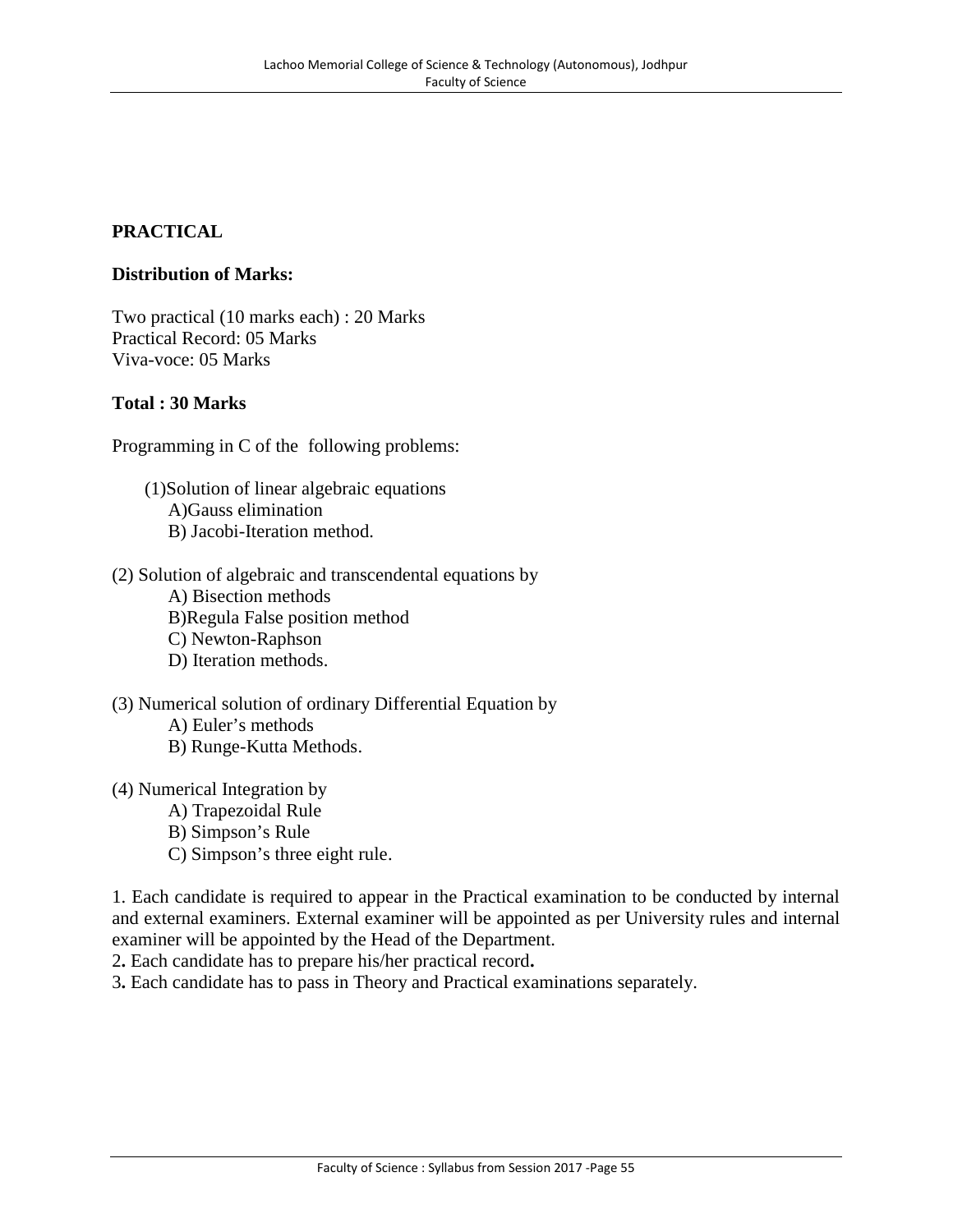# **Syllabus for B.Pharma215 (I-year, II Semester)**

Session 2017-18

| Mathematics and Statistical Techniques |                                                                                                                                                                                                                                                                                                                                                                                                                            |           |  |
|----------------------------------------|----------------------------------------------------------------------------------------------------------------------------------------------------------------------------------------------------------------------------------------------------------------------------------------------------------------------------------------------------------------------------------------------------------------------------|-----------|--|
| Unit-I                                 | Differentiation: Functions, limits and derivative of a function, Basic theorems on<br>differentiation, differentiation of trigonometric functions, inverse trigonometry functions<br>and logarithmic functions.<br>Integrations: Integration by standard formula, Integration by substitution, integration by<br>parts, Integration of algebraic functions (simple problems)                                               | 10        |  |
| Unit-II                                | Differential equations : Formation, order and degree of a differential equation,<br>Differential equation of first order and first degree(Variable separable form,<br>Homogeneous form, linear form and reducible to linear form)                                                                                                                                                                                          | <b>10</b> |  |
| Unit-III                               | Linear programming problems: Solution of linear programming problems by graphical<br>method and simplex method<br>Transportations and Assignment problems, Theory of games                                                                                                                                                                                                                                                 | 10        |  |
| Unit-IV                                | Statistical Techniques: Basic concept of statistics, data, data graphics, frequency<br>distribution, Measure of central tendency (Mean, median, mode,, harmonic mean,<br>geometric mean), scattering data (range, mean, deviation, standard deviation, etc.), Tables<br>and graph 'Life tables' only.                                                                                                                      | <b>10</b> |  |
| Unit-V                                 | Correlation and regression: Correlation analysis, Karl Pearson's correlation coefficient,<br>Regression equations, Linear and curvilinear correlation, Spearman's rank correlation<br>coefficient.                                                                                                                                                                                                                         | <b>10</b> |  |
| Unit-VI                                | Sampling: Introduction to probability, Probability samples, Introduction of sampling<br>distribution, confidence intervals, computing 99% and 95% fiducial limits from tables of<br>areas and ordinates of normal curve 'Z' score computing 't' test and analysis of variance.<br>(All calculation should be illustrated with examples from true laboratory pharmacological<br>experiments.)<br><b>Suggested Readings:</b> | <b>10</b> |  |

- 1. N.C.E.R.T. books for Differentiation and integration.
- 2. Differential equations of Bansal, Bhargav and Agarwal, JPH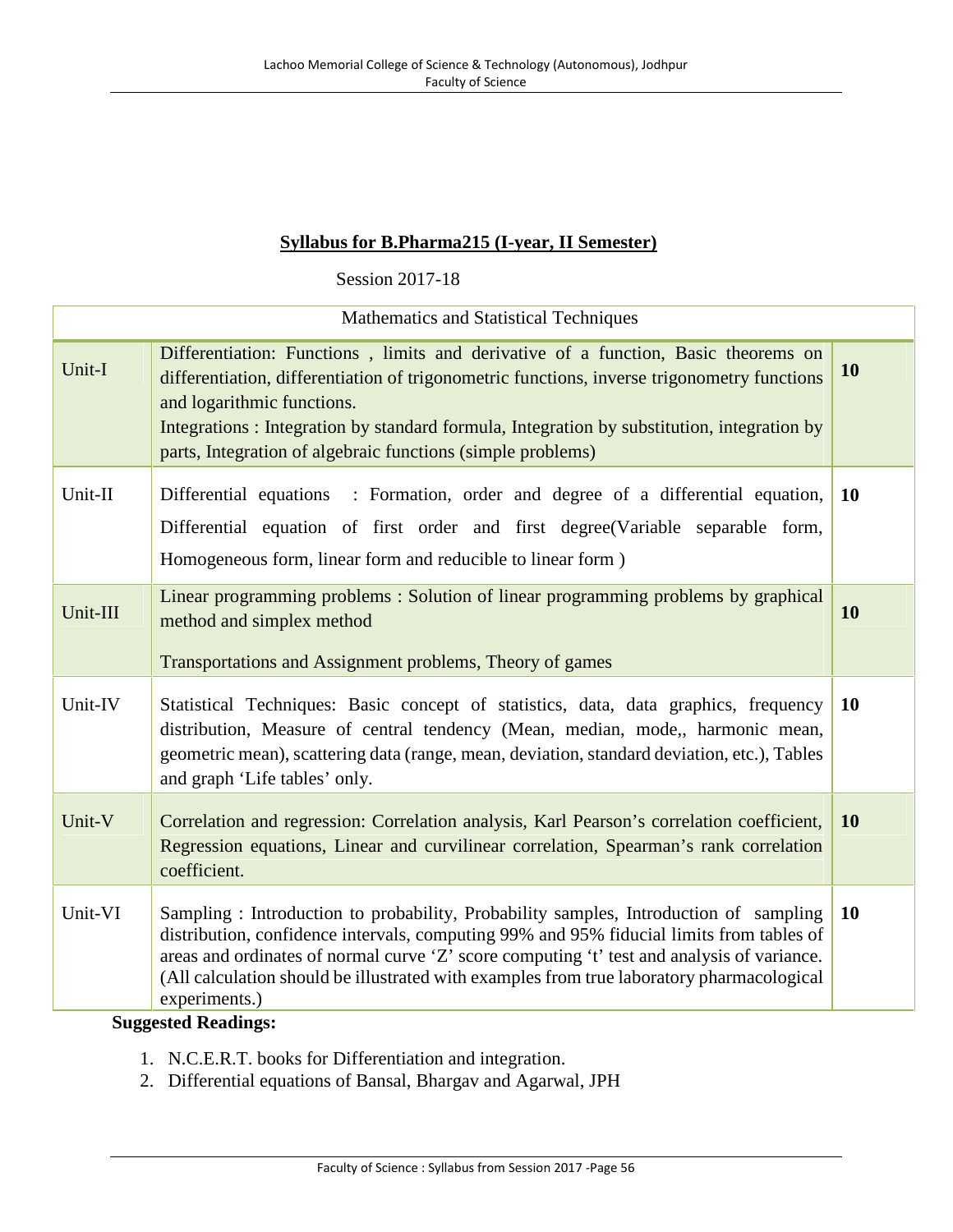- 3. Fundamental of mathematical statistics of Gupta and Kapoor, S. Chand and sons
- 4. Gokharoo, D.C. and Saini, S.R.: Mathematical Statistics (Hindi ed.), Navkar Prakashan, Ajmer.
- 5. Bhargava, S.L. and Agarwal, S.M., Mathematical Statistics, Jaipur Publishing House, Jaipur.

#### **Syllabus for BCA-114 (I-year, I Semester)**

Session 2017-18

| <b>MATHEMAICS-I</b> |                                                                                                                                                                                                                                                                                                                                                                                                                                                                                      |                  |  |
|---------------------|--------------------------------------------------------------------------------------------------------------------------------------------------------------------------------------------------------------------------------------------------------------------------------------------------------------------------------------------------------------------------------------------------------------------------------------------------------------------------------------|------------------|--|
| Unit-I              | Sets:-definition of sets, Representation of sets, Type of sets i.e. empty set,<br>equal set, finite and infinite set, subset, power set, universal set, operations<br>on sets, intersection of sets, properties of operation on sets, complement of<br>a set, properties of complement of set.<br>Relations:- Definition of relation, Types of relations<br>Functions:- Definition of function Types of functions, Cartesian product of<br>sets, Binary operations.                  | 9                |  |
| Unit-II             | Matrix:- Definition of matrix, Types of matrixes i.e. Row matrix, column<br>matrix, equal matrix, square matrix, Diagonal matrix, Scalar matrix etc.,<br>operation on matrixes i.e. addition, subtraction and product of matrixes.<br>Determinant:- Definition of determinants, expansion of determinants,<br>operation on determinants, minors, cofactor, singular and non-singular<br>matrix, Ad joint of matrix, Inverse of a matrix.                                             | $\boldsymbol{9}$ |  |
| Unit-III            | Quadratic equations:-Definition of quadratic equation, solution of<br>quadratic equation by factorization method and shridharacharya's formula,<br>relation between the roots of a quadratic equation, Formation of quadratic<br>equation from given roots.<br>Sequence & series: Introduction, Arithmetic progression (AP), General<br>term of a AP, sum of n terms of a AP, Arithmetic mean, Geometric<br>progression (GP), general term of G.P., Sum of a G.P., Geometrical mean. | 9                |  |
| Unit-IV             | Trigonometry:- Angles, Degree measures, radian measures, Relation<br>between radian and real number, Relation between degree and radian,<br>trigonometric functions and identities, sign of trigonometric functions,<br>sum and Difference of two angles of trigonometric functions.                                                                                                                                                                                                 | 9                |  |
| Unit-V              | Coordinate Geometry: The number plane, distance formula, area of a<br>triangle, section formula, slope of a line, equation of a straight line:<br>introduction, point form, slope form, two point form, intercept form,<br>normal form, distance of a point from a line, distance between two parallel<br>lines, angle between two lines.                                                                                                                                            | $\boldsymbol{9}$ |  |